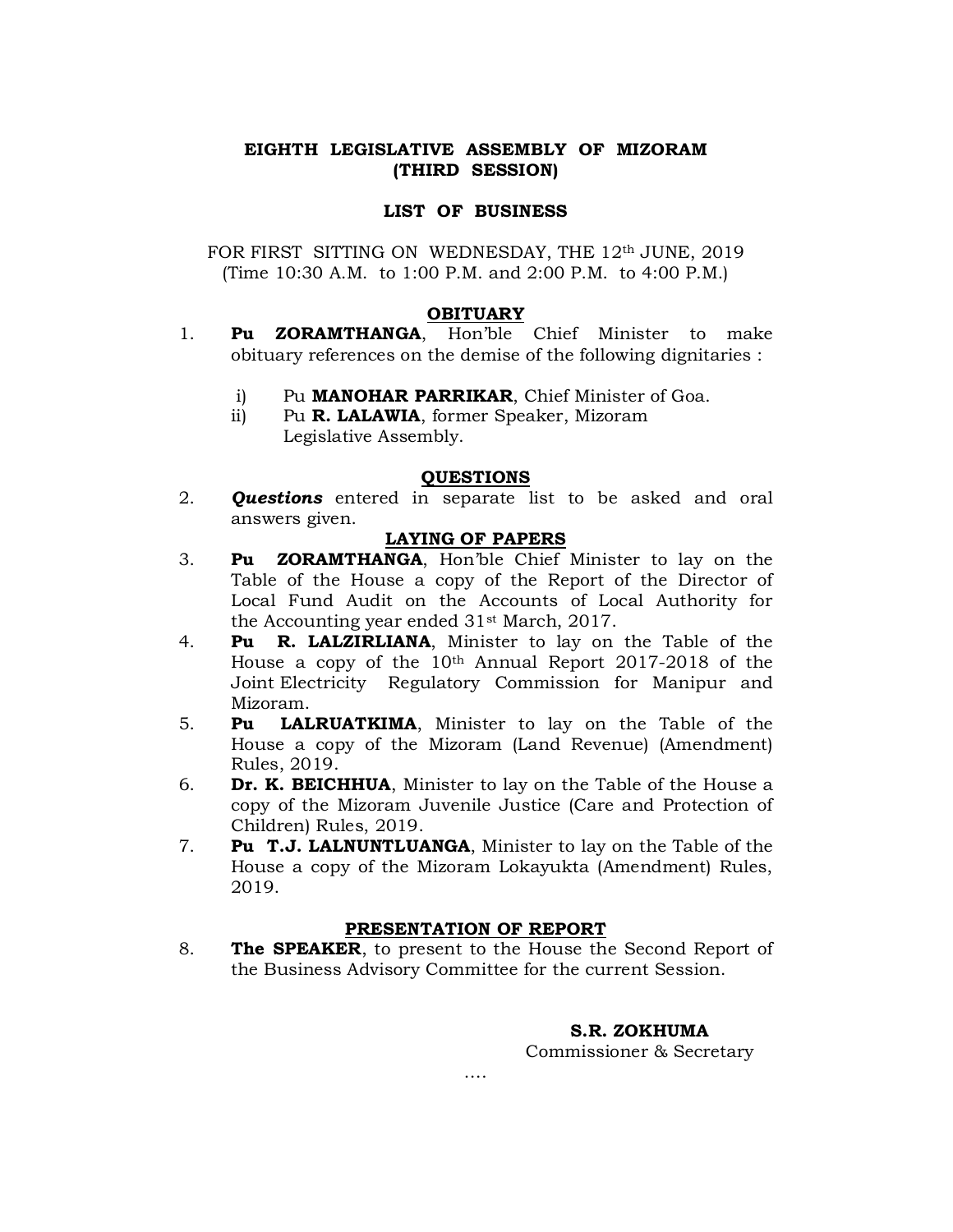SPEAKER : "Inthawina aiin dik tak leh fel taka rorel chu Lalpa tan a pawmawm zawk.  $\blacksquare$ 

 Vawiinah vanduaithlak takin kan session hmasa berah hianin sunna hun hman a lo tul leh ta a. Pu Manohar Parrikar, Goa Chief Minister leh Pu R. Lalawia, Speaker lo ni tawh, he hmun pawh hneh taka lo kaihruai tawh a ni a. Tunah Chief Minister zahawm tak Pu Zoramthanga sunna hun hmang turin i lo sawm ang.

Pu ZORAMTHANGA, CHIEF MINISTER : Pu Speaker, vawiin ah kan session hmasa berah India rama kan mi pawimawh min kalsan tate sunna hun, obituary neih a lo tul ta a, a pawi kan ti em em a. Mi pahnih vawiinah sun tur kan neihte chu an ni a. A hmasain Pu Manohar Parrikar, Goa Chief Minister chanchin hi han sawi hmasa ila.

 Pu Manohar Parrikar, Goa Chief Minister hi March ni 17, 2019 (Pathianni) zan dar 6:40 khan pancreatic cancer natnain a chenna in Panaji (Goa) khuaah a boral a.

 Pu Manohar Parrikar hi Pu Gopalkrishna Parrikar leh Pi Radhabai Parrikar te fa niin December ni 13, 1955-ah Mapusa (Goa) khuaah a lo piang a. Pianpui unau mipa pahnih a nei a. Kum 1981 ah Pi Medha Parrikar nen inneiin fapa pahnih an nei a, a nupui hian a pasal Chief Minister atana lakluh a nih hmasak ber, ni 24 October, 2000 pawh hriatpui hman lo in cancer natna avangin a boralsan a ni.

 Zirna lamah chuan School leh College Goa-ah a kal a. Higher Secondary School a kal laiin Rashtriya Swayamsevak Sangh (RSS) a zawm a. Final year a zir laiin he pawlah hian Chief Instructor a ni nghe nghe a ni. B.Tech (MET) erawh chu Indian Institute of Technology (IIT) Bombay-ah a zir a. A zawh hnuin hun engemaw chen chu an chhungkaw sumdawnna 'Goa Hydraulics Limited' a enkawl a ni.

 Pu Manohar Parrikar hian BJP (Bharatiya Janata Party) a zawm hnu lawk, kum 1994 Second Legislative Assembly of the State of Goa-ah MLA atan BJP ticket-in thlan tlin a ni a. Goa Legislative Assembly-ah hian tum nga (5) BJP ticket-a thlan niin Chief Minister hna hi tum li (4) a chelh a ni. Kum 2014-ah Chief Minister a nih mek laiin Rajya Sabha MP (Member of Parliament) atan thlan tlin a ni a. November ni 8, 2014-ah Chief Minister hna chu bansanin Central lamah Union Defence Minister hna a vuan ta zawk a. Defence Minister a nihna pawh chu bansan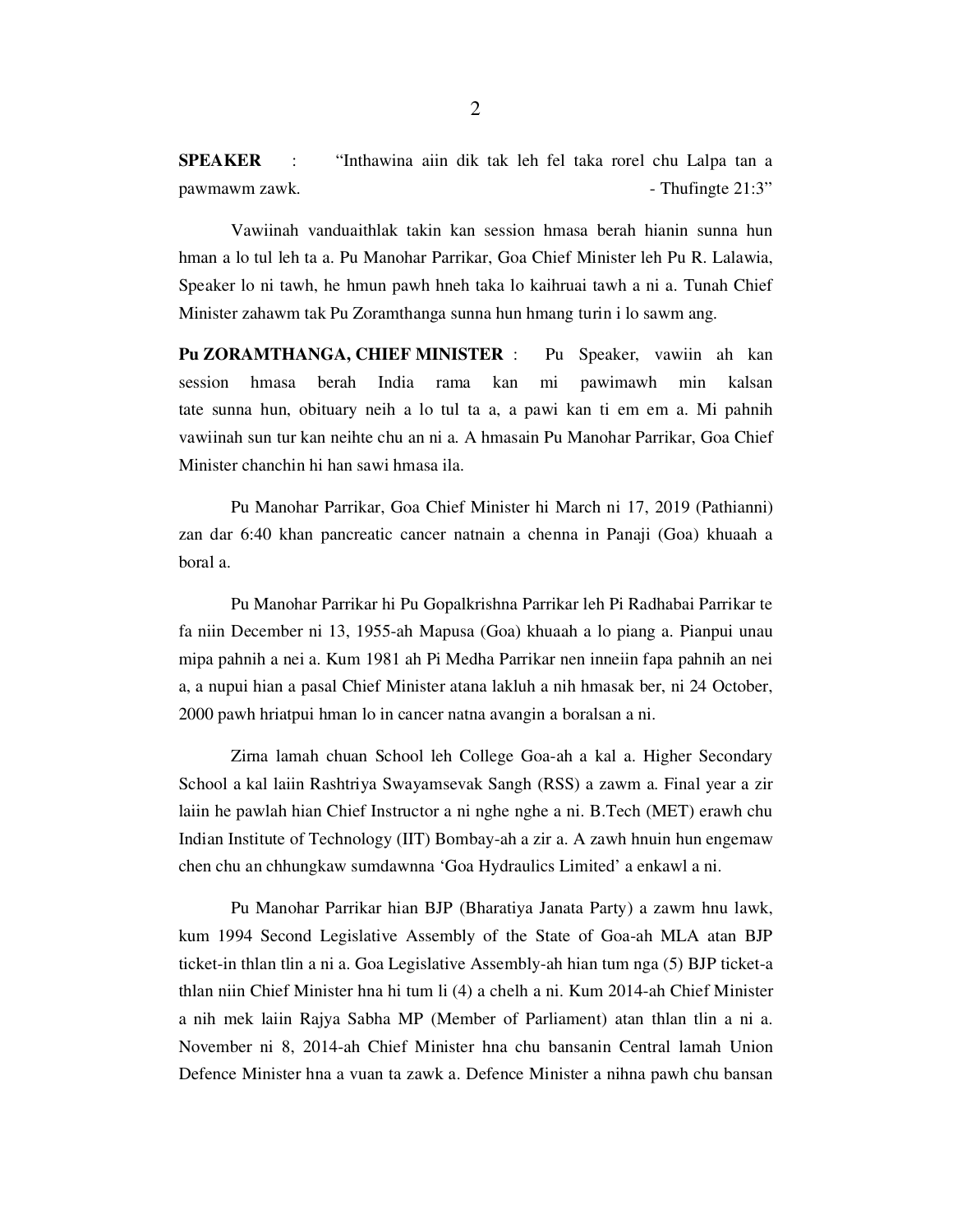lehin Goa lamah a kir leh a. Chief Minister hna chu kum 2017 March ni 14 atangin a boral ni thlengin a chelh ta a ni.

 Pu Manohar Parrikar hian pancreatic cancer a nei tih September 2018-ah hmuhchhuah a ni a. AIIMS, New Delhi leh United States ah te enkawl a ni a. A natna hian zual lam a pan zel a. March ni 17, 2019 zan dar 6:40 khan a boral ta a ni.

 Pu Parrikar hi Goa chhul chhuak zinga chhuanawm berte zing ami niin a lang a. Amah a ropui a, Union Defence Minister te a ni a, Chief Minister pawh vawi tam a ni a, vawi tam thlan tlin a ni bawk a. A ropui em em mai a. Kan han chhan hi India ram tan a uiawmin channa ropui tak a ni tih ka han sawi tel leh duh a ni.

 A dawt lehah chuan Pu R.Lalawia, kan ex-Speaker, keimahni zinga hun rei tak he House-ah ngei pawh lo awm leh min ho tawh tawh; ani hi a sunna obituary chhiar chhuah a lo ngai leh ta.

 Pu R.Lalawia hi March ni 27, 2019 Nilaini zing dar 3-ah zunthlum natna avangin a boral a. Amah hi Pu Lalenga Renthlei leh Pi Ngurkhumi Hmar Zote te fa upa ber niin August ni 21, 1941-ah Sialhawk khuaah a lo piang a. An unau hi mipa pasarih (7) leh hmeichhia pali (4) an ni.

 Zirna lamah chuan pawl 6 thleng Sialhawk Govt. Middle School ah a zo a. Chhungkaw lam harsatna avangin Matric chu a exam hman ta lo a ni.

 Pu R.Lalawia hi naupangte a nih lai atangin chhungkaw chawm nan a theih ang angin eizawnna a dap a. An khuaa thlai thar awm ang ang te chu Aizawl lama zawrh turin a phur thla a. Aizawl atangin an khaw lama zawrh tur a phur chho leh bawk thin a. Chutianga sumdawng thin chu a ni a. Hetihlai hian a theih ang tawkin politics-ah a inhmang a. Mizo Union Party-ah Khawhai Block-ah Block Officer nihna 1963-1970 thleng, kum 7 lai a chelh a ni. A hunlai hian Block Officer naupang ber a ni nghe nghe.

 Kum 1967 ah Aizawl ah a pem a. Contract hna a hmuh ang ang a thawh chhunzawm zel a. 1974 ah Mizoram sorkar-ah Contractor Registration hawn a ni a. Chutah chuan Class-I Contractor a hlan kai hmasak ber a ni ta a ni.

 Kum 1984-ah Mizoram Union Territory ah Legislative Assembly vawi li naah khan General Election ah Khawhai Constituency atangin independent in a ding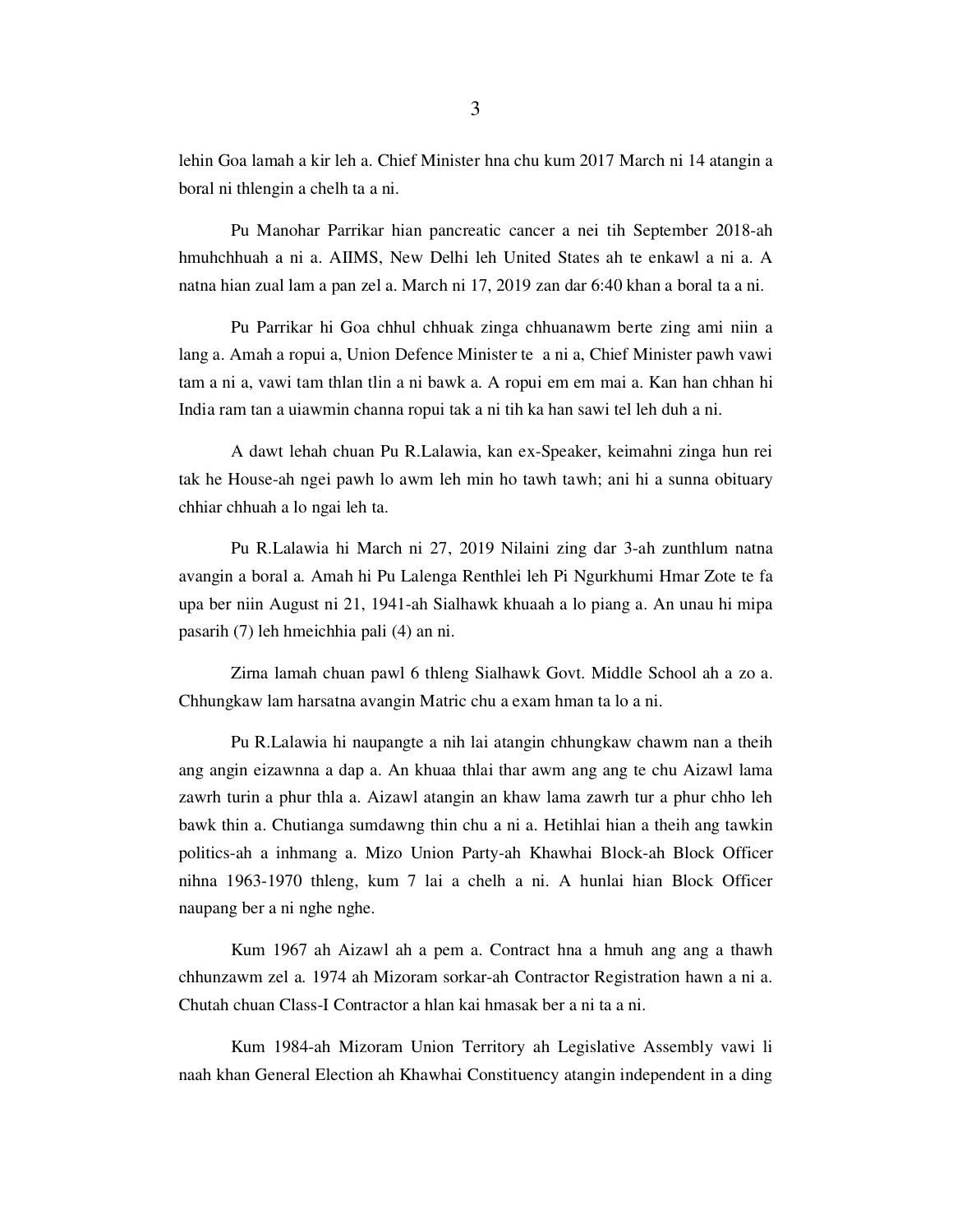a. Chutah chuan thlan tlin a ni a. Hemi tum hian MLA term a chelh chhung zawnga a hlawh zawng zawng hi a bial mipui harsa zualte hnenah YMA kaltlangin a pe vek thin a, a entawn tlak hle a ni.

 Kum 1987 Mizoram State Legislative Assembly inthlan vawi khatnaah khan MNF ticket in Khawhai bial atangin thlan tlin a ni leh a. 1998 Mizoram Legislative Assembly vawi li-na ah N.Vanlaiphai Constituency atangin MNF ticket bawkin thlan tlin leh a ni.

 Mizoram Legislative Assembly ah Speaker niin kum 5 term a hmang zova, hneh takin entawntlak takin Speaker hna hi a kaihruai a ni.

 Pu R.Lalawia hian zunthlum natna hi kum 35 vel kalta atang khan a nei tawh a. Kum 2017 August thlaah zunthlum natna avangin a kal (kidney) lamah harsatna a tawk a, Aizawl Hospital, Khatla ah enkawl niin dialysis treatment pek a ni a. Kum 2018 July thlaah MAX Hospital, New Delhi panpui a ni a, doctor te rawn angin Home Dialysis tih chhunzawm turin an rawn hawng a. December ni 22, 2018 ah Aizawl Hospital luhpui a ni leh a, hma a sawn theih loh avangin January ni 15, 2019-ah MAX Hospital, New Delhi-ah kalpui leh a ni a. Hetah hian TB natna leh pneumonia natnain a tlakbuak tih hmuh chhuah belh a ni a, ziaawm lam a pan theih tak loh avangin March ni 12, 2019-ah Air Ambulance in rawn hawnpui a ni a, Aizawl Hospital ICU-ah luhpui nghal niin doctor-te leh nurse ten theihtawp chhuaha an enkawl mek laiin March ni 27, 2019(Nilaini) zing dar 3 ah chatuan ram min lo pansan ta a ni.

 Pu R.Lalawia hi mimala kan hriat deuh vek a nih a rinawm a, chu bakah House ah member pakhat ni mai lovin Speaker ni a hneh taka hun rei tak min kaihruaitu kan chhuan a ni. Vawinah hian a mimal tak leh keiniho pawhin a uiawm kan ti a. Kan rilruah kan hrereng a, kan mitthla pawhin helai hmun a amahin min ho laia kan awm dan te kha a chhuichhuah ka ring; Kan ui tak tak a ni tih kha Pu Speaker, he mite pahnih chanchin kan sawi hi a ni e. Ka lawm e.

SPEAKER : Aw le, House Leader zahawm takin a sawi tawh a. Tunah Leader of Opposition atangin sawi duh kan awm em? Pu Lalduhoma, member zahawm tak i lo sawm ang.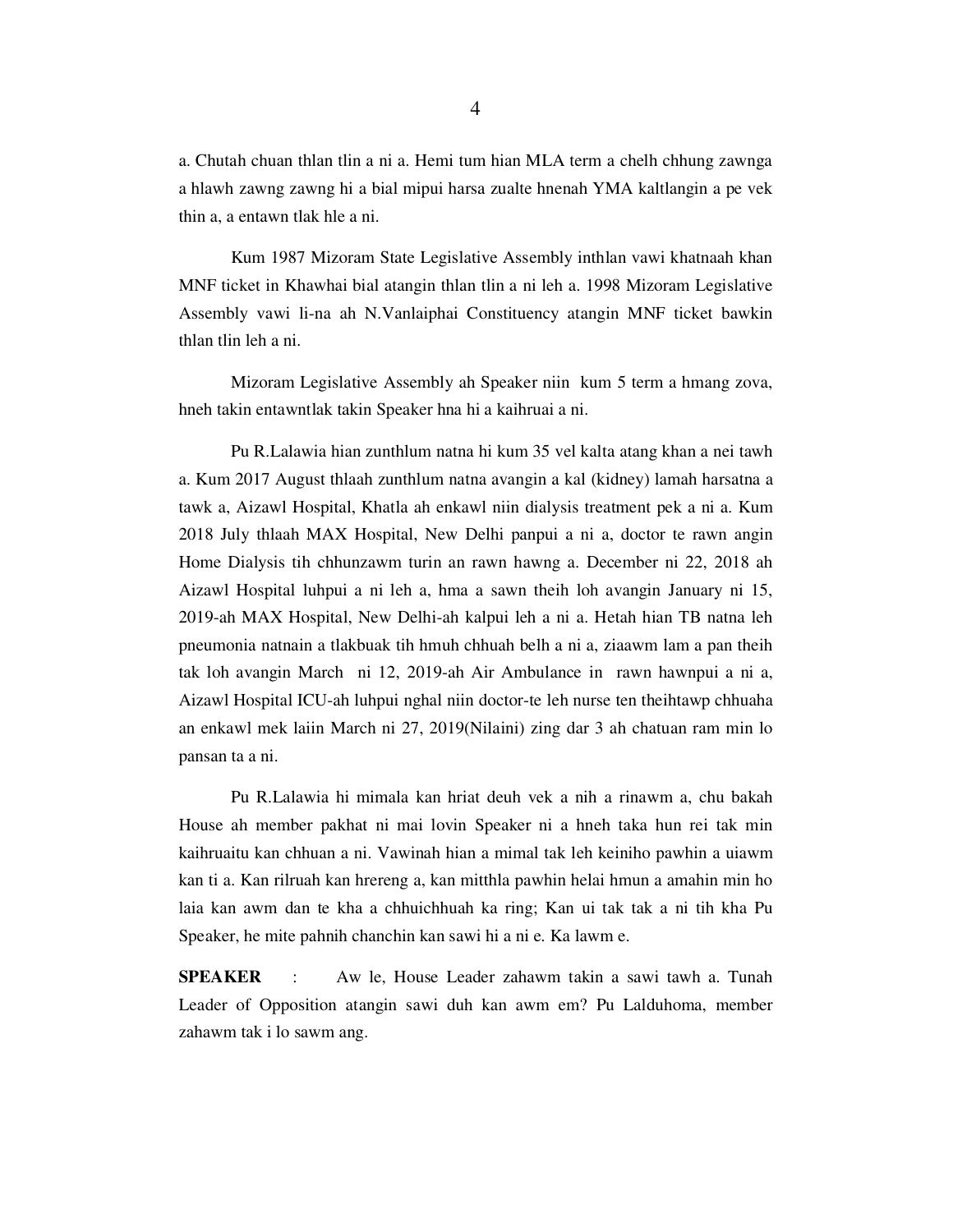Pu LALDUHOMA : Pu Speaker, Pu Manohar Pannikar-a chanchin kha chu kan House Leader-in a sawi tawh a, pa ropui tak leh uiawm tak a ni tih kha a chiang mai a. State-a Chief Minister rei tak a lo ni tawh bakah Union Minister hial han ni thei kha mi uiawm tak a ni tih kha ka sawi theih tawk ni mai se.

 Pu R.Lalawia chungchangah hian mimal tak pawhin sawi duh ka nei nual a. Kan Chief Minister hmasaber Pu Ch.Chhunga P.A.-a ka tan lai khan kan inhmelhriat tan a. Tichuan 1983-ah Delhi Police-a kan awm laiin an nupa in an rawn kal a, an nupa a khawvel fan an tum a, tahchuan politics kan sawi duna, tlaivar dawn dawn hian kan sawi thin a. An fapa Lalrammuana phei kha chu USA a kalna tur a passport siam a ngaih avangin kan chhungkaw zingah kan ziak lut a, kan ration card-ah pawh a chuang ve vang thin nghe nghe a ni. Kha tih lai kha India Prime Minister Pi Indira Gandhi-in hna atanga banga remna palai hna thawk tura min sawm lai a ni a. Delhi Mizo zingah a tlangthang vek tawh a, chumi chungchangah chuan ani khan remna duh tak mi a nih avangin min nawr viau a. Amaherawhchu leh lamah Prime Minister ngaihdan hre mah ila Pu Laldenga'n min rintawk ve si loh chuan emaw, min hriatpui ve si loh emaw chuan hna han kalsanna em chi a ni dawn em ni tih kha ka ngaihdan a ni a. "London-ah ka kal dawn a, ka rawn chingfel ang, ka rawn sawi pui ang a," ti a. Tichuan a lo hawn leh in Pu Denga nen an inbiakna zawng zawng min rawn hrilh leh a. Zoram politics-a ka zuan luh ve na turah hian Pu Awia hi thu tawp min siampuitu awm chhun a ni a, bang tura thuthlukna ka siam tak avangin a lawm em em a ni. Mizoram kan lo chhuah ve hnuah pawh in chu sawi loh, inhmun takngial pawh pakhat mah nei ve lo kan nih avangin mi inhnuai te kan luah a, min khawngaih a, Tuikhuahtlanga in kha "kum 5 chhung a thlawnin i luah dawn a nia," a ti a, min ngaihtuah zui zel a. Amaherawhchu kan hotuten mawi lo lamah a kal ang e an tih avangin kan luah ta lova. Chutiang chuan kan in thlur chho ve zel a. ZNP-ah kan Vice President te hial a rawn ni chho a, ram rawng kan bawl tlang a. Ama taksa lam a chak tak loh avangin active politic a chawlhsan te a lo ngai ta a ni.

 Pu Speaker, vawiinah hian Pu Awia'n a ngaih pawimawh em em kan ram politics-ah sawi lan chak em em ka neih chu Mizoram pumpui hi Sixth Schedule ziahna ah hian a chang leh tur a ni, Mizoram pumpui ah hian Autonomous District Council hi kan nei let leh tur a ni tih hi a ngai pawimawh em em a ni. Hei hi tunah pawh kan zir chiana Pu Lalawia ngaihdan hi tih puitlin tlak a ni em tih hi bengsika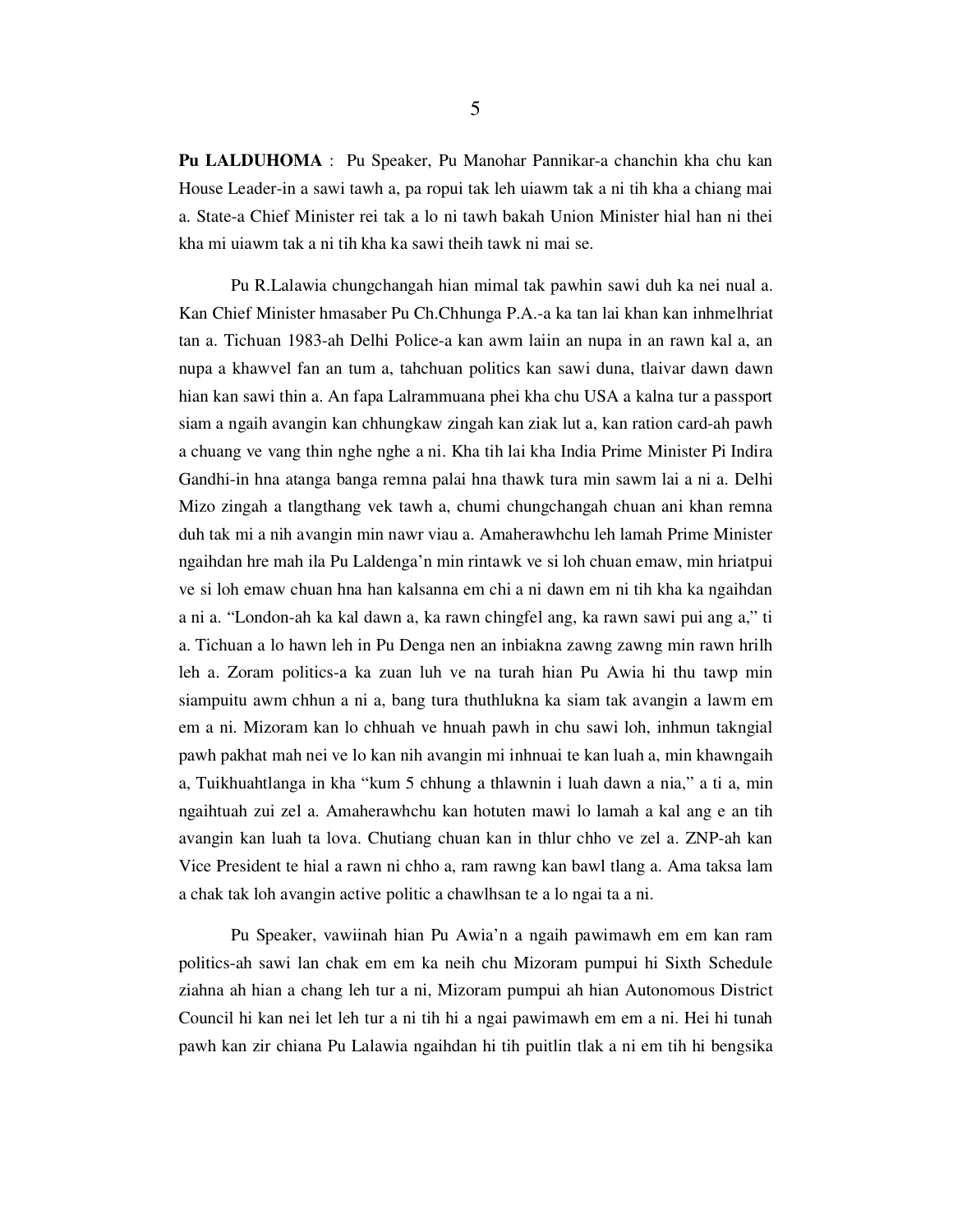kan ngaihtuah a ngaiin ka hria a. India ram rorel dan lo danglam chho zel ah te hian kan himna awmchhun tur a ni mai dawn em tih te pawh ngaihtuah tham a lo nit a.

 Vawinnah hian a lo kaihhruai thin House-ah ngei mai a sunna kan han nei hi rilru a khawih danglam hle a. A nupui Pi RZ-i leh a tu leh fa a kalsan tak zawng zawng te Pathianin hruai zel se tih hi ka duhsakna a ni e. Ka lawm e.

SPEAKER : Kut phar in awm nual a. Amaherawhchu zawhna leh chhanna a ei ve zel a ni tih kha kan theihnghilh dawn lo nia. Tunah Pu Zodintluanga, member zahawm tak i lo sawm ang.

Pu ZODINTLUANGA : Pu Speaker, ka lawm e. Vawiinah helai hmun a kan Speaker lo ni thin tawh sunna hun kan hmang hi pawi ka ti a. Pu R. Lalawia hi a fapa te nen school leh high school te kan kal ho avangin a mimal takin ka hria a, 'Pa Awi,' kan tih mai thin a ni. A nun atang hian thangthar te leh zirlaite hian zir tur tam tak kan neiin ka hria a. Nichina kan House Leader zahawm takin a sawi ang khan a rawn tanna chu hniamte a ni a, humble beginning kan tih ang khan. A tan tirhah chuan bekang te, khawnvartui te zuarin bul a tan a. Amaherawhchu tumruhna leh tih tak takna thinlung nen bul a tan avangin Mizorama pa hausa ber dinhmun a rawn ding thei hi, heng atang hian vawiinah thangtharte pawh hian kan tum tak tak chuan thil ropui tak kan ti thei a ni tih a entir in ka hria.

 Tin, contractor lian a nih hnu ah, Mizoramah hian contractor tam tak kan awm a. Mizorama contractor te zingah a awmchhun a ni hial awm mang e ka ti a. Mizoram state pawna hnam dang zingah contract thawk ngam leh thawk thei a ni a. Kan school kal lai leh college kal lai Shillong ah te leh hmun hrang hrangah te, hmun hrang hrangah hna a rawn thawk thin khan kan kungpui a nih zia a tichiang a. Vawiinah chuan kan ramah, politics ang zawng emaw, sumdawng ang zawng pawhin Mizoram pelh hi kan tum ngai mang lo a, sumdawn te hi kan la ngam lo a ni. Pu R. Lalawia kha chuan a hunlai khan state pawn ah te hna thawkin, hlawhtling takin hna te a zuk thawk thei kha a ropui ka ti a.

 Tin, politics lamah full time-a a rawn luh hnu ah pawh hlawhtlinna tam tak a rawn nei a, helai hmun ah ngei pawh vawi thum, Assembly-ah vawi thum thlan tlin a nih hnu ah Mizoram rorelna sang ber ah Speaker hial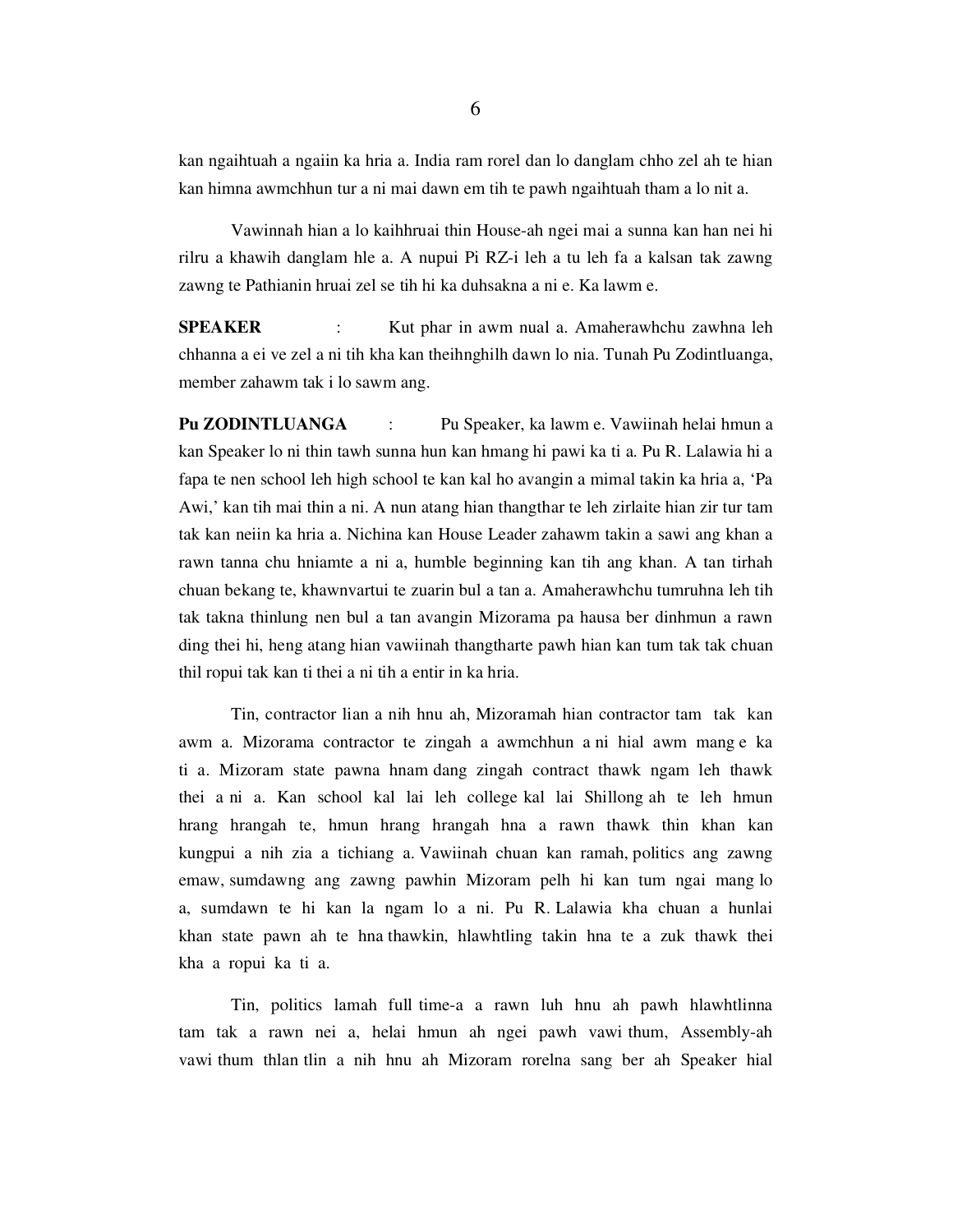ni thei kha a ni a. Pu Speaker, Pu R. Lalawia'n Speaker a nih chhunga a thiltih ropui tam tak a tih zinga vawiin a ka rawn sawi chhuah duh chu a hunlai khan MLA te, member-te zahawmna humhim kha a hna pui ber a ni a. Member-te mipui hma ah leh kan khawsaknaa kan zahawm theihna tur khan hma a tam tak la a. Chung zingah chuan kan vah chhuah ni khuaah, function neihnaa kan kalna ah te, member te hi mi tam takin official-a duty ten an lo hriat thin loh avangin "MLA, Mizoram" tih hi motor-ah tar tur tih te kha ama rawt chhuah a ni a.

 Member te kan zinchhuahna leh kan vah vel naa harsatna kan tawh loh chhan te pawh hi Pu R. Lalawia, Speaker a nih laia a hmalakna a ni tih ka rawn sawi duh a. Vawiinah sunna hun kan hmang hi pawi ka ti a, a kalsan tak a nupui fanaute Pathianin awmpui zel se tih hi kan duhsakna ni e, Ka lawm e.

SPEAKER : Hetilam ah pahnih in an sawi a, helam in ko teh ang. Pu Lalchamliana Speaker hlui a ni tawh bawk a, kan sawm hmasa ang e.

Pu LALCHAMLIANA, MINISTER : Pu Speaker, ka lawm e. Kan Speaker ni thin Pu R. Lalawia chungchang chauh hi ka sawi ang a. Speaker a nih laia he Mizoram Legislative Assembly leh member te tana thil tha tam tak a tih te zinga a then a zar sawi loh theihloh a niin ka hria a, chu chu han sawi lan ka tum a ni.

 Pakhatnaah chuan hei tan dawn leh chawlh hnu ah 'Ro min rel sak ang che' tih Mizo Poet of the Century, Pu Rokunga hla phuah music a kan ngaihthlak thin hi ama hunlaia tih chhuah a ni. Tin, session tan dawn apiang hian Recess Room-ah kohhran hrang hrang hruaitute sawmin hunserh, Pathian hnena inhlanna neih thin a ni a, hei pawh hi a tihchhuah a ni a.

 Tin, dan in a phal ang takin a hun chhung hian he Assembly Houseah hian Mizo tawng official language-a hman a ni bawk a ni. Tin, chu lo leh ah chuan tunhmaa kan hruaitu hmasa ten an lo chin thin, Aizawl a awm reng si in, an bial atanga session dawn emaw, Committee tura lo kal anga TA/DA bill thin kha a phal lova, tihtawp sak a ni bawk a. He Legislative Assembly hian hma a sawn zel theih nan kawng hrang hrangin hma a la a.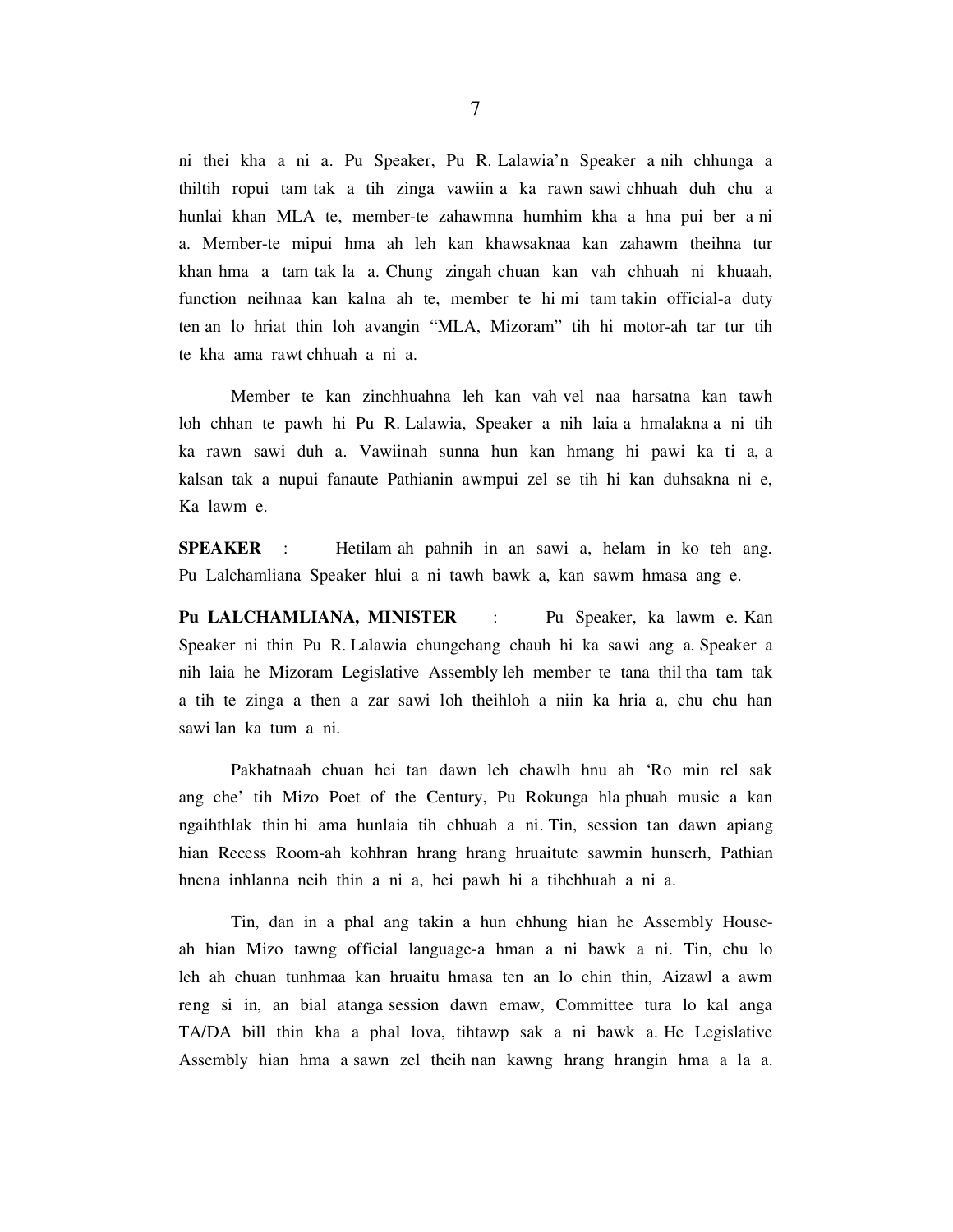Tin, member ten Housing Loan emaw, Car Loan emaw rul tha lo an lo awm palh thei thin a, chungho venna atan te pawh chuan ruahmanna tha tak a siam a ni.

 Chu lo leh ah chuan MLA te Dan an bawhchhia nge chhe lo tih endiktu tur Ethics Committee hi ka hriatsual loh chuan a hunlaia siam a ni a.

 Tin, sorkar-ah chuan organ lian pui pui pathum a awm a; Executive, Legislature leh Judiciary. Tichuan he Legislature hian budget chungchangah pawh autonomy engemaw zat a neih theihna turin hma a la a, Assembly Budget Committee a siam nghe nghe a. Chu chuan he House zahawmna hi nasa takin a chawisang a ni tih ka sawi tel duh bawk a ni.

 Chu lo leh ah chuan kan tawt lutuk thin a; kan awmna hi Assembly Building hlui ah khan rem hre takin, tunhmaa Civil Secretariat ni thin kha tuna kan House Leader zahawm tak nen hian sawi tlangin khumi Assembly Annexe hi a hunlaia sak tan a ni a. Amaherawhchu, a hawng hman ta lo kha a pawi khawp mai. Vawiinah hian a kalsan Rozami te leh a tu leh fate Pathianin awmpui zel se tih hi kan duhthusam, kan tawngtaipuina a ni a.

 Kan sawi tawh ang khan thil tha tam tak he Assembly tan hian a ti a, chung zinga tlemte chu ka rawn sawi chhuak a, hun tha min pek avangin Pu Speaker, ka lawm e.

SPEAKER : Member zahawm tak Pu B.D. Chakma hi Party hrang bawk a ni a i lo sawm ang.

Pu B.D. CHAKMA : Pu Speaker, ka lawm e. Pu Manohar Parrikar chungchang hi ka han sawi ang a. Pu Manohar Parrikar Ji was born on 13<sup>th</sup> December 1955 into a modest Marathi family. His full name is Manohar Gopalkrishna Prabhu Parrikar. His father's name is Gopalkrishna Parrikar and mother's name is Radhabai Parrikar and his wife's name is Medha Parrikar who also died of cancer in the year 1999. He has two sons. He was a B.Tech graduate from IIT - Mumbai. He was a trained metallurgist.

 Initially Parrikarji had set his mind on establishing his business, he had set up a hydraulics factory with a Muslim partner and was reluctant to take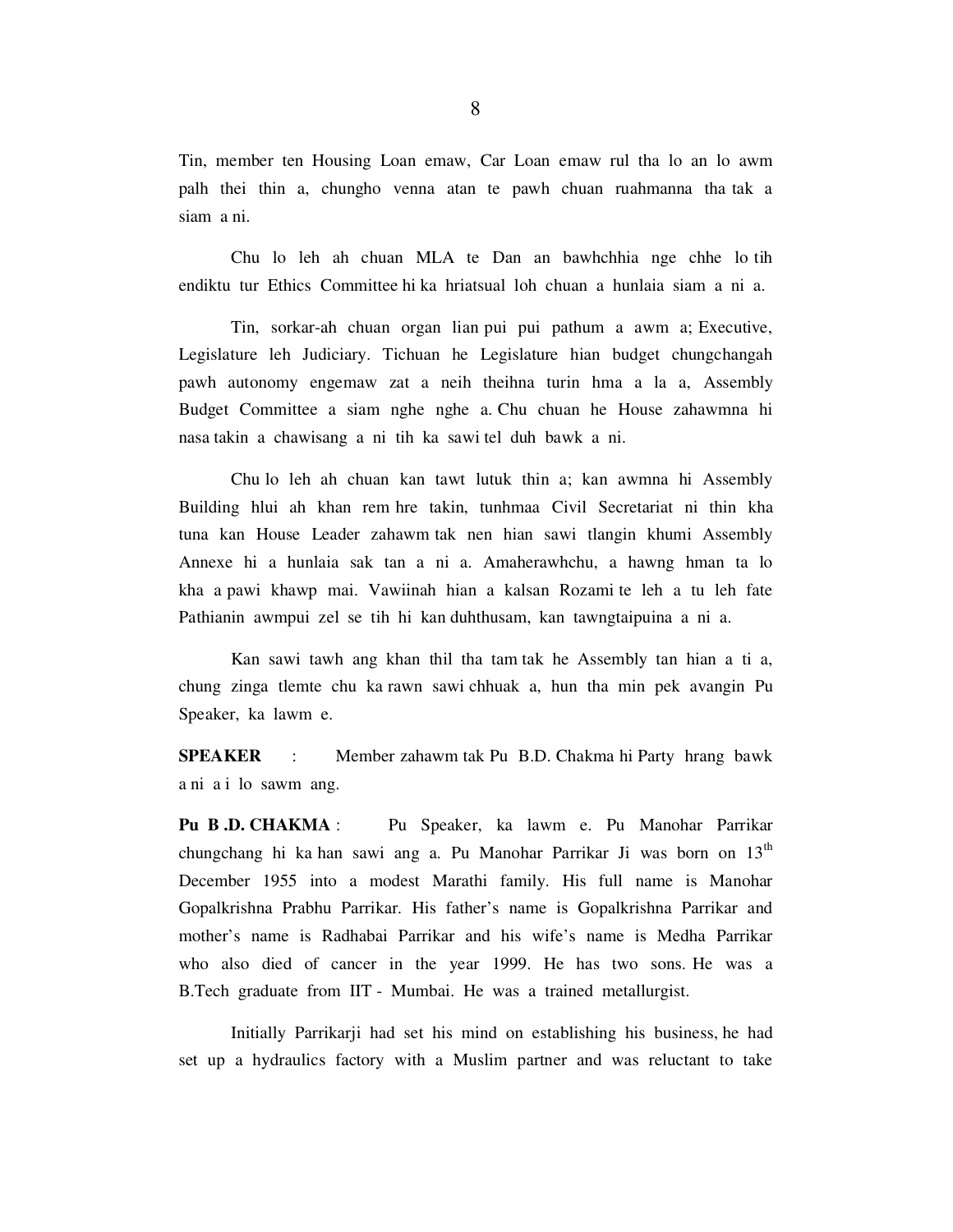the political plunge. But beginning with Subhash Velingkar, his mentor and RSS guru, handpicking him as the future face of the BJP in Goa, his political legacy speaks for itself; Chief Minister of Goa on four occations and the first Goan to serve as Defence Minister of India. In Delhi, where he was a Defence Minister from 2014-2017 he famously announced that he would break the nexus between middle men and arms agents. He was also at the helm when the Indian Army conducted the cross border surgical strike of 2016.

 Month before his death, ten clerics reached the BJP headquarters to read the Koran for him and the state's Archbishop Filipe Neri Ferao appealed to the Catholic community to pray for him. Such was his pull, till the end, as one of the few BJP leaders known to have secured a secular image.

He died on  $17<sup>th</sup>$  March 2019 at his son's home in Panaji at the age of 63 years due to pancreatic cancer.

 His untimely death is a great loss for our country and his service to the nation will be remembered forever.

 I, on behalf of the people of Mizoram, convey my deep condolence to his bereaved family. Thank you hon'ble Speaker Sir.

SPEAKER : Member zahawm tak Pu KT Rokhawa.

Pu K.T.ROKHAW : Pu Speaker, Pu R. Lalawia hi a Speaker laia MLA lo ni ve tawh ka nih avangin a tawp nan a chanchin tlem tal han sawi ve loh chu ka inthiam theih loh avangin a chanchin tlem han sawi ve ka duh a.

 Pu R. Lalawia hi MLA ka nih hma atangin a fate a bikin a fanu Hmingthanzami leh a pasal Chitaranjan Singh te nen hian thian tha tak kan nih avangin amah pawh hi hrechiang thawkhat viauin ka inhria a. A thusawi tun thlenga ka rilru a cham reng hi he House-a han sawi kher hi tha in ka hria a. 1993-a MLA-a independent a thlan tlin ka nih khan Bungkawn ah sawn in kan luah a, chutah chuan a rawn kal a, lawmpuina chibai min rawn buk a. Khatih lai khan ka nu leh pa kan hnenah an awm a, ka nu leh pa hmel a hmuh khan, 'Pu Rokhaw, anni hi i nu leh pa an ni em? min ti a, 'Aw, ka nu leh pa an ni e' ka ti a. 'I ti tha hle mai, thil pakhat ka hrilh ang che' min ti a. 'I nu leh pa hi eng anga tar pawh ni se, khawi hmunah pawh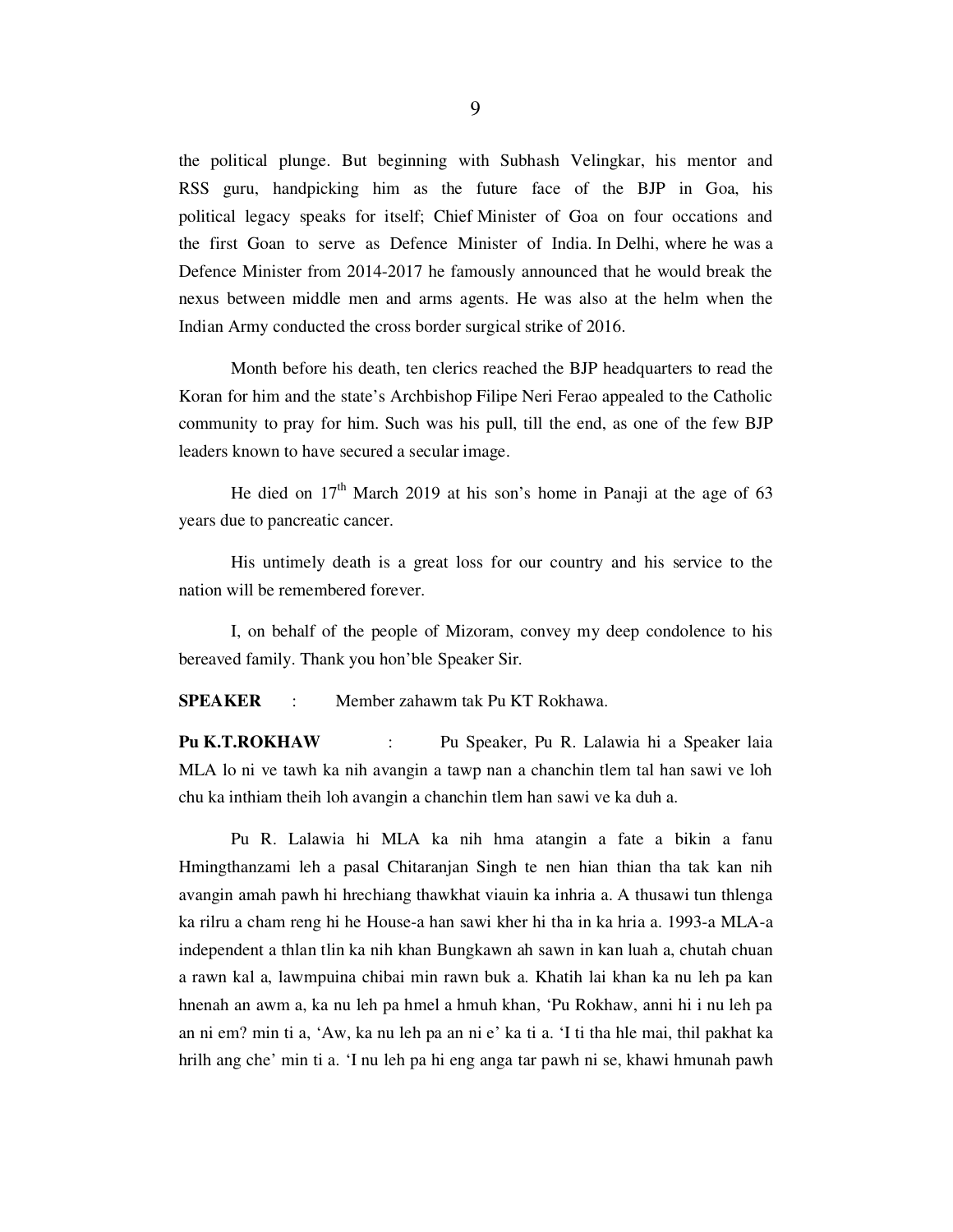awm la, i zahpui mai tur a ni lo. I nu leh pa i zahpui a nih chuan i Pathian i zahpui a ni tih hi i lo hre ve mai mai dawn nia' min ti a. Chumi a sawi chuan ka rilru a hneh hle mai a, amah pawh kha nu leh pa zah tak leh nu leh pa ngaihsak leh hmangaih tak a ni ang tih rinna ka nei nghal mai a. Tichuan, keima nunah pawh hian ka nu leh pa an hlut zia min ti hrechhuaktu zing ami a niin ka hria.

 Tin, amah hi a Speaker lai khan an inah ka kal tam ve a; tin, phone te pawh hian min lo phone a, 'lo leng rawh' te min ti thin a. A chang chuan ka va leng thin a. An chhungkaw chanchin hi tuna MLA zingah hi chuan a hre pawl chu ka nih ve mai ka ring a. Ka hmuh danah chuan a chhungkua, a u leh naute a hmangaih em emin ka hria a. A u leh naute tan hian a inpumpek hlein ka hre thin. Tin, a u leh naute pawh hian an u enin ka hre lova, an pa en zawkin ka hre thin a ni. Chu chu a ropui ka ti em em a ni.

 Tin, a mimal nun hi entawntlak tak niin ka hre thin a. Nichina Chief Minister-in a sawi tawh ang khan thingtlanga seilian a ni a; tin, lehkha thiam a ni lova, chuti chung chuan ram hruainaah, politics-ah mi hlawhtling tak a ni a. Chu bakah party behchhan awm lovin independent-a tling thei a ni a, hei hi a ngaihsanawm lehzualna niin ka hria.

 Tin, business-ah capital mumal pawh nei lovin theihpatawp a chhuah a, vawiinah hian Mizoram mi hausa ber thlan chhuah ni ta se la, hausa berte zing ami a niin ka hria. Chuvangin Pu Speaker, a nunah hian thalaite pawhin thawhrimna te, tumruhna te, a huaisenna te hi entawn tur kan ngah hlein ka hria a. Pu R. Lalawia kan chan hi Mizoram tan chuan channa ropui tak a niin ka hria. Ka lawm e.

SPEAKER : Kan mi ropuite hi an chanchin sawi zawh sen a ni dawn lo va. Amaherawhchu, ram tan zawhna leh chhanna hun a la ngaih avangin hun kan la tam lovang a. A hnuhnung ber atan member zahawm tak Dr. Thiamsanga kan sawm ang a, tichuan kan duhtawk dawn nia.

Dr. Z.R. THIAMSANGA : Pu Speaker, ka lawm e. Pu R. Lalawia chanchin kha House Leader zahawm tak leh kan Chief Minister zahawm tak ni bawk khan a rawn sawi tawh a. Tin, member zahawm tak te khan an rawn sawi tawh bawk a. Amaherawhchu, an rawn sawi loh han sawi lan loh theih loh awmin ka hria a. Mizoram history-ah a hming a reh tawh lohna tur chu Speaker a nih chhung khan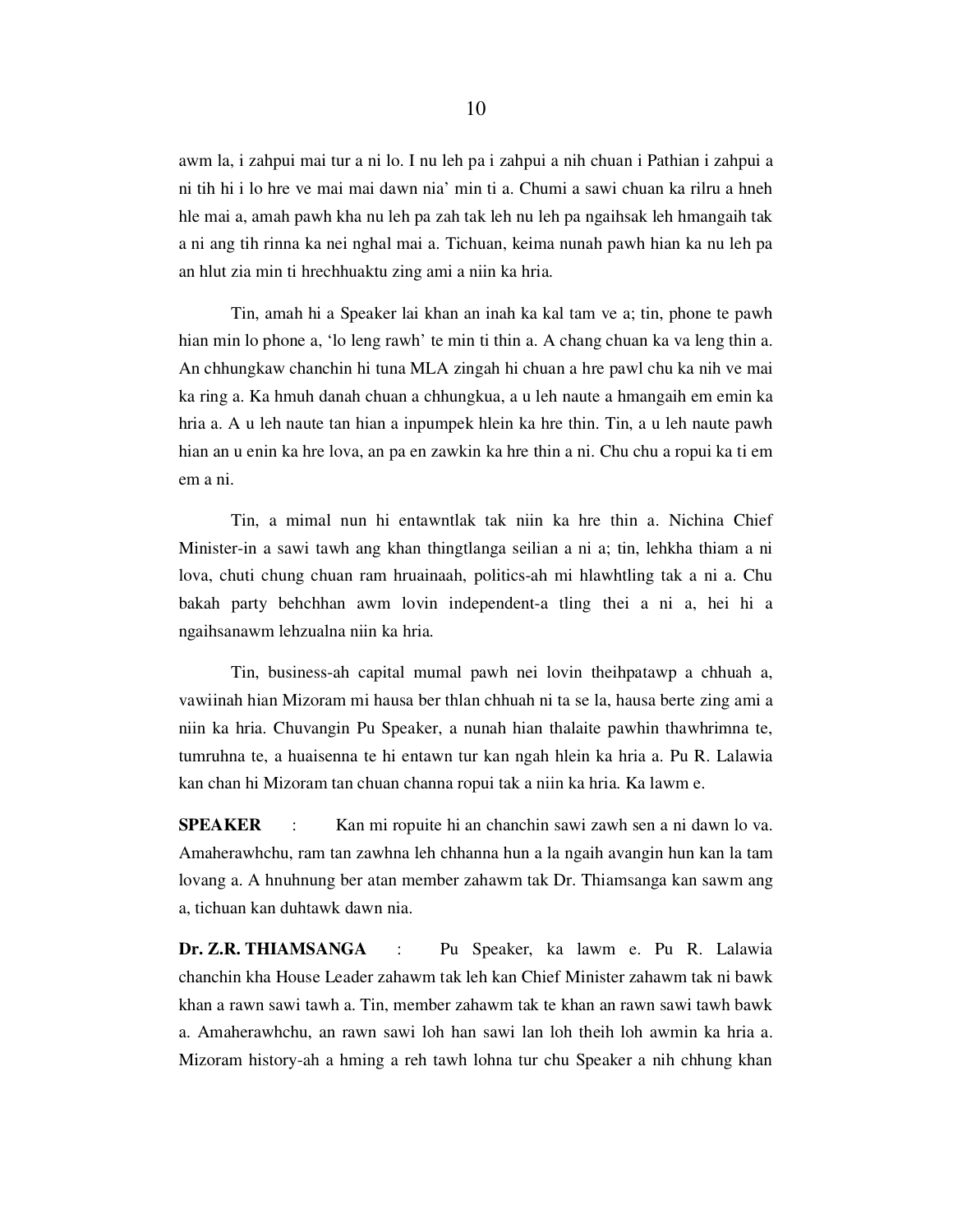House chhungah dik tak leh uluk taka Mizo tawng hmang thin a ni a. Tin, Mizo tawng thiam tak a nihna hi a ngaihsanawm hlein ka hria a. Speaker a nih chhung khan Opposition Leader te hi Cabinet rank-ah hlankai a ni khan ka hria a. Tin, nichina kan ngaihthlak tak ang khan Assembly Secretariat ah Mizo tawng hi official language ah hman a han ni ta te.

 Tin, MLA leh Speaker tha leh sulhnu ropui tak a neih avang hian a boral ni pawh khan North East-a chanchinbu lar berte zing a mi Assam Tribune chuan a chanchin hi an rawn chhuah chuai chuai a nih kha. Chuvangin, Pu R. Lalawia mi ropui kan chan hi Mizo te tan chuan a uiawm a, channa nasa tak a ni. A sulhnu atang hian thangthar zelte pawhin zir tur tam tak kan nei niin ka hria a. A chhungte a kalsan tak, a nupui a fanaute zawng zawng Pathianin hruai se tih hi kan duh dan a ni.

 Tin, tawite ka han sawi ve leh ang a. Pu Manohar Parrikar kha a chanchin detail-in kan ngaithla tawh a. Amaherawhchu, ani hi mi ropui tak a nihna, mi rinawm, mi taima leh mi thiam bik a nihna hi kan Prime Minister Modi pawh hian a ring em em a ni tih kan hria a. 2013 Prime Minister candidate tura an tih khan tuna kan Prime Minister Pu Modi pawh hi a rawn rawt a ni a, NDA-in sorkarna an rawn chan khan kan Prime Minister pawh khan Defence Minister turin a sawm a, Goa ram a hmangaih em avangin awm hlen a duh a, mahse loh theih lohna avangin Union Minister ah Defence Minister in lak luh a ni ta a.Defence Minister a nih hnuah India rama eirukna a do nasa khawp a, India ralthuam pawh 'Made in India' tih hmangin hmasawnna tam tak India ramin kan nei a, thenawm ram te pawhin min nuthuri zuam ta lova, 2016 Pakistan-a Air strike hlawhtling tak kan nei te pawh kha ama duan chhuah vek a ni a.Politician ropui tak,mi tumruh, mi rinawm kan chan hi kan chan nasa hle a ni tih ka rawn sawi ve duh a ni. Pu Speaker, ka lawm e.

SPEAKER : Aw le, sunna chungchang kan sawihona chu kan duhtawk tawh ang a.

 Pu R. Lalawia kha nu leh pa zahthiam leh mirethei leh miharsa te tanpui thin tu a ni tiin ka'n khar ve ang e. Tin, Pu R. Lalawia nupui fanau, u leh nau leh thenrual tha ten an rawn tel pui a ni.

 Tunah chuan ram hruaitu ropui tak pahnih Pu Manohar Parrikar, Goa Chief Minister leh Pu R. Lalawia, Speaker lo ni tawh thin te sunna hun kan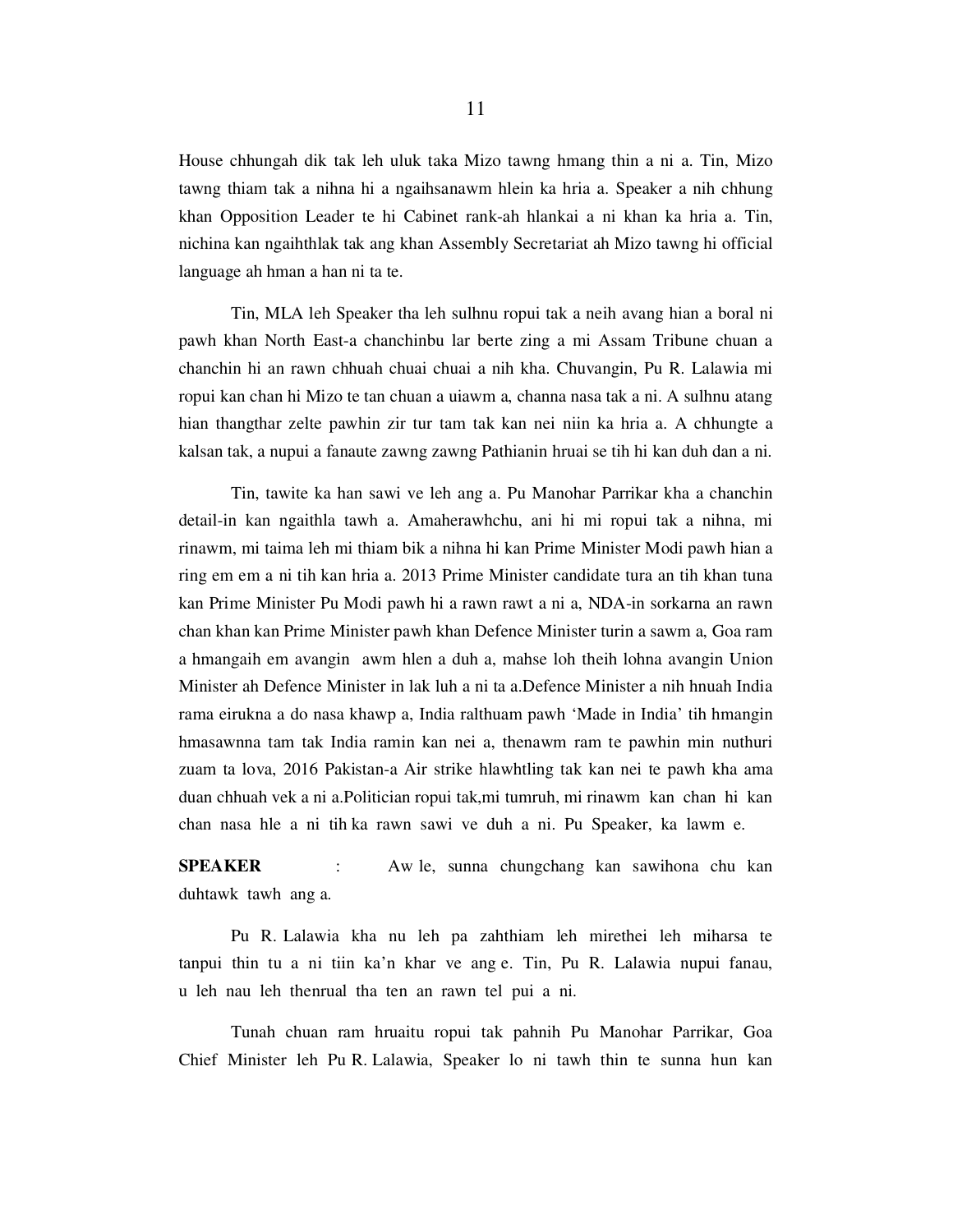nei ang a, kan zavaiin minute khat ngawi rengin i lo ding ang u.(member te minute 1 ngawi rengin an ding) I lo thu ang u. Tunah chuan zawhna leh chhannaah kan lo kal leh tawh ang a, Question No 1 zawt turin member zahawm tak Pu Lalduhoma i lo sawm ang.

Pu LALDUHOMA : Ka zawhna te :

- a) Sairang atanga Hmawngbuchhuah thlenga Rel kawng siam tum a ni em?
- b) A nih chuan ruahmanna tlangpui.

SPEAKER : Chhang turin Minster zahawm tak Pu T.J Lalnuntluanga i lo sawm ang.

Pu T.J LALNUNTLUANGA, MINISTER : Pu Speaker, ka lawm e. Member senior zahawm tak Pu Lalduhoma zawhna chhanna chu :

- a) Sairang atanga Hmawngbuchhuah thleng siam turin Indian Railways chuan 2013-2014 khan survey turin phalna a pe a, Preliminary Engineering Level Traffic Survey zawh fel tawh a ni,
- b) Rel kawng siam hi Central Sorkar-a Railways Ministry kut a ni a. Vawiin thleng hian hma an lak awm hriat a ni lo. Pu Speaker, ka lawm e.

SPEAKER : Zawhbelhna nei turin Pu Lalduhoma i lo sawm ang.

Pu LALDUHOMA : Pu Speaker, Railways Ministry hian nodal agency atan Transport Department hi an rawn hmang tura ka ngaih avangin Transport Department-ah hian zawhna ka pe a, amaherawhchu Food & Civil Supplies hi a nodal Department a ni deuh zawka sawi rik a awm a, kha kha ka rawn zawt fiah ni nghal se.

 Tin, hemi rel kawng siam tur hian kan sorkar hian enge ngaihdan an neih, tha an ti nge tilo tih kha ka zawt bawk a. Tin, a state sorkar, a ram neitu kan ni bawk a, khatiang project lian a lo awm chuan engkim mai kha kan hriat ve loh theih loh turah ka ngai a, khami preliminary survey zawh tawh copy kha min pe thei ang em tih ka zawt duh bawk a Tin, kha kha eng chen nge a kal tawha, engtikahnge hna hi tan a nih dawn? Helaiah hian kan state sorkar ngaihdan te hi central sorkar hian a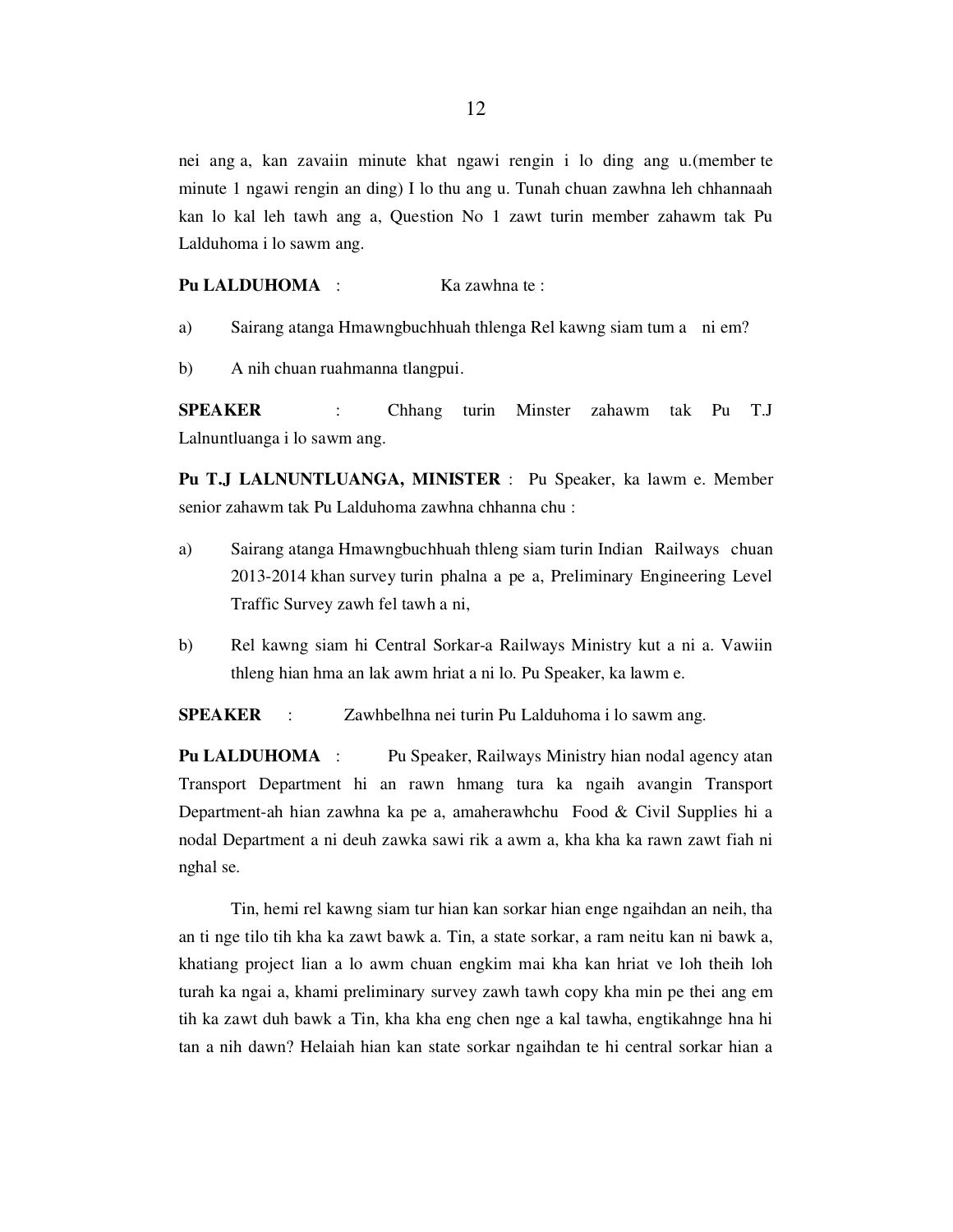ngaipawimawh ve em ? Inrawnna te an nei ve em tih te kha ka zawhbelhna chu a ni e.

SPEAKER : A nodal chungchangah khan Transport leh Food & Civil Supplies tih kha a hmasa ami khan chu department pahnih chu a chang kawp a, chu chu ngaihfin a ni mai thei, a changtu Minister chhang turin i lo sawm ang.

Pu T.J LALNUNTLUANGA, MINISTER : Pu Speaker, a nodal Department allocation ka han en chuan Transport Department hnuaia awm tura ngaih a ni a. Amaherawhchu, tuna kan hmalaknaah hian direct-a Transport Department hian mawhphurhna nei lovin a kalkawng atan mai chuah hmang angin a lang a ni.Tichuan he sorkarin he Railways chungchang hi tha a ti nge tilo tih chungchang chu sorkarin tha a ti a.

 Amaherawhchu,tun dinhmunah hmalakna kan la nei lo a ni.Tin Preliminary Engineering Level Traffic Survey zawh fel tawh a ni tih report dawn a nih avangin a copy pawh awm ngei tura ngaih a ni a, member zahawm tak kha hun remchangah lo pek ngei kan tum ang.

SPEAKER : A lawmawm e. Zawhna 2-na zawt turin member zahawm takte Pu F.Lalnunmawia leh Pu Vanlaltanpuia te an ni a, hetah hian Pu F. Lalnunmawia an rawn ziah hmasak zawk avangin ani zawt turin ilo sawm ang.

Pu F.LALNUNMAWIA : Pu Speaker, ka lawm e. Ka zawhna Minister zahawm tak Commerce & Industry Department changtu chhan atan :-

- a) Mizoram chhim lama Kaladan Multimodal Transit Transport Project hi engtika zawh leh hawn tum nge a nih. Physical Achievement eng zat nge ni tawh?
- b) Kawrpuichhuah border trade hi eng chen nge hma lak a nih tawh?
- c) Heng international border trade tihlawhtling tur hian engtinnge sorkar a inbuatsaih? Ka lawm e.

SPEAKER : Chhang turin a changtu Minister zahawm tak Dr. R. Lalthangliana ilo sawm ang.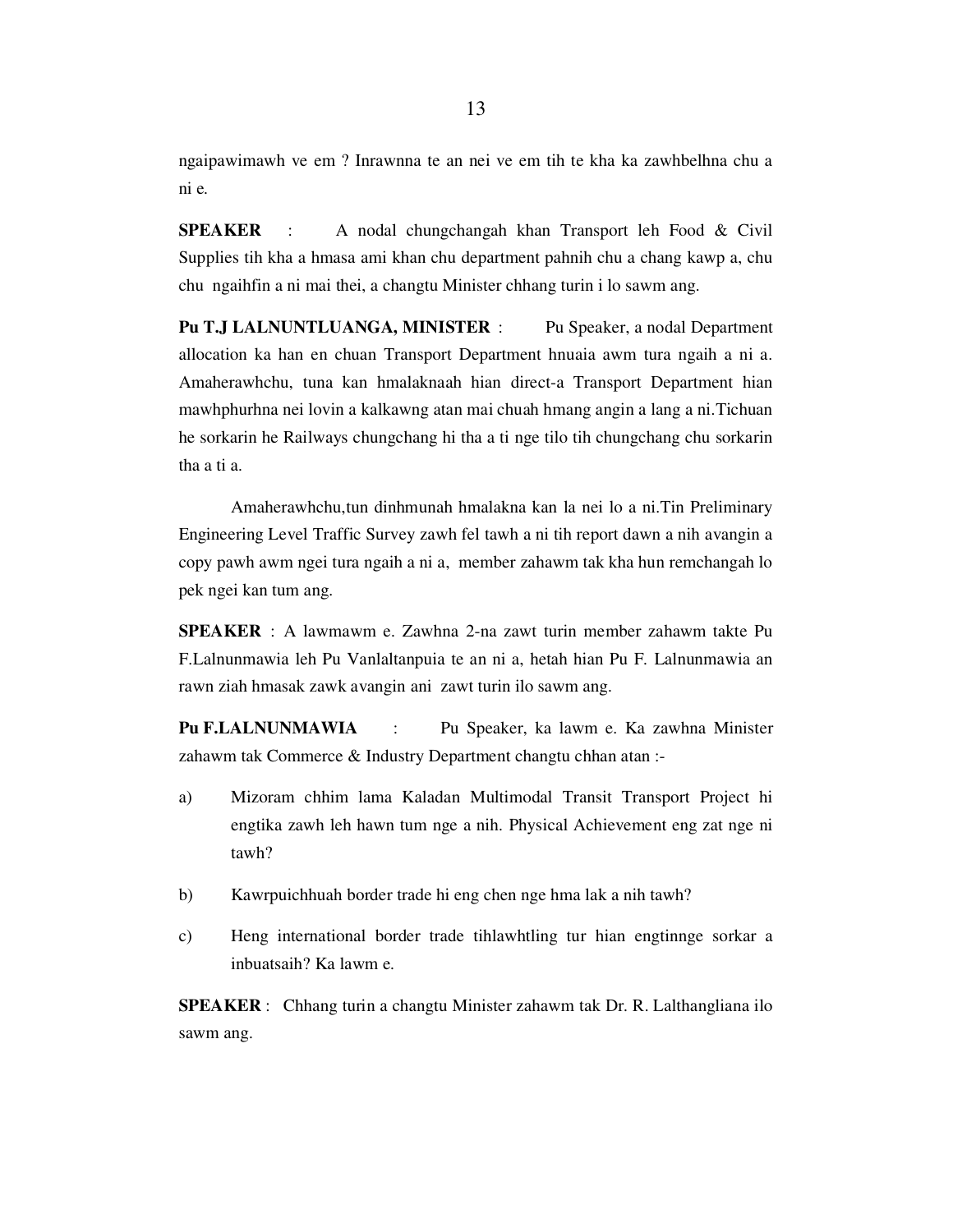Dr. R. LALTHANGLIANA, MINISTER : Pu Speaker, an zawhna hi chu ka sawi nawn tawhlo mai ang a. PWD Mizoram official atanga thu kan dawn danin Kaladan Multimodal Transit Transport Project Mizoram Sector bik hi March 2020, nakum ah zawh a, hawn tum a ni. Tin, hei bakah hian tunah hian he project hi 85.5% zawh a ni tawh.

b) Kawrpuichhuah border trade dinna tur hian Commerce & Industry Department chuan kum 2001 khan ram bigha 224.99, Pass No.DLP 56 of 2001 a nei tawh a. Central sorkar duh dan angin Integrated Check Post (ICP) border trade din nan hian kum 2010 khan kan ram neih 224.99 bigha atangin 52.21 bigha pawh Secretary, Ministry of Home Affairs, Govt. of India hminga dah a ni tawh a. Detailed Project Report (DPR) pawh central sorkar-ah thehluh a ni tawh. Kum 2013 a Land Port Authority of India chuan border trade develop tur list-ah ICP Kawrpuichhuah pawh hi dah tawh a ni. Tlabung-Kawrpuichhuah kawng hi PWD Govt. of Mizoram-in a enkawl lai mek a ni a, hma lak mek a ni tih kha chhanna a ni a.

c) Ni 27 May, 2015-a hon'ble Union Minister for Home Affairs, Govt. of India leh Chairman, Land Port Authority of India ten Kawrpuichhuah an rawn tlawh khan tuna kan ram awmna hi lei dawhna bul hnaia ICP tur ruahman turin min rawn a, tunah hian ram 10.05 acre chu lei awmna bulah ruahman mek a ni. Tin, Thega lui dawhna tur pawh a hmunah Mizoram aiawh department hrang hrang official leh Bangladesh lam aiawh official nen pawh  $5<sup>th</sup>$  July 2017 khan en ho a ni. Lei dawhna tur hmun lai tak ah hian co-ordinates pawh lak fel a ni tawh a, lei dawhna tur DPR pawh PWD ten an buaipui mek.

 International border trade tihlawhtling tur hian India leh Bangladesh official te nen meeting leh joint visit neih thin a ni a. India leh Bangladesh inkalpawhna tur leilawn dawh thuai a nih theih nan state sorkar leh central sorkar-ah nawr reng a ni a; tin, infrastructure dinna tur central-a DPR kan thehluh pawh approval min pe turin central sorkar nawr reng a ni tih kha ka chhanna a ni a. Kan hun hma thil deuh a nih avang hian tunhnaia kan hmalakna kha enge maw chen chu awm mahse thui lutuk chhanna tur a awm lo.

SPEAKER : Zawh belh turin Pu Ramthanmawia, member zahawm tak i lo sawm ang.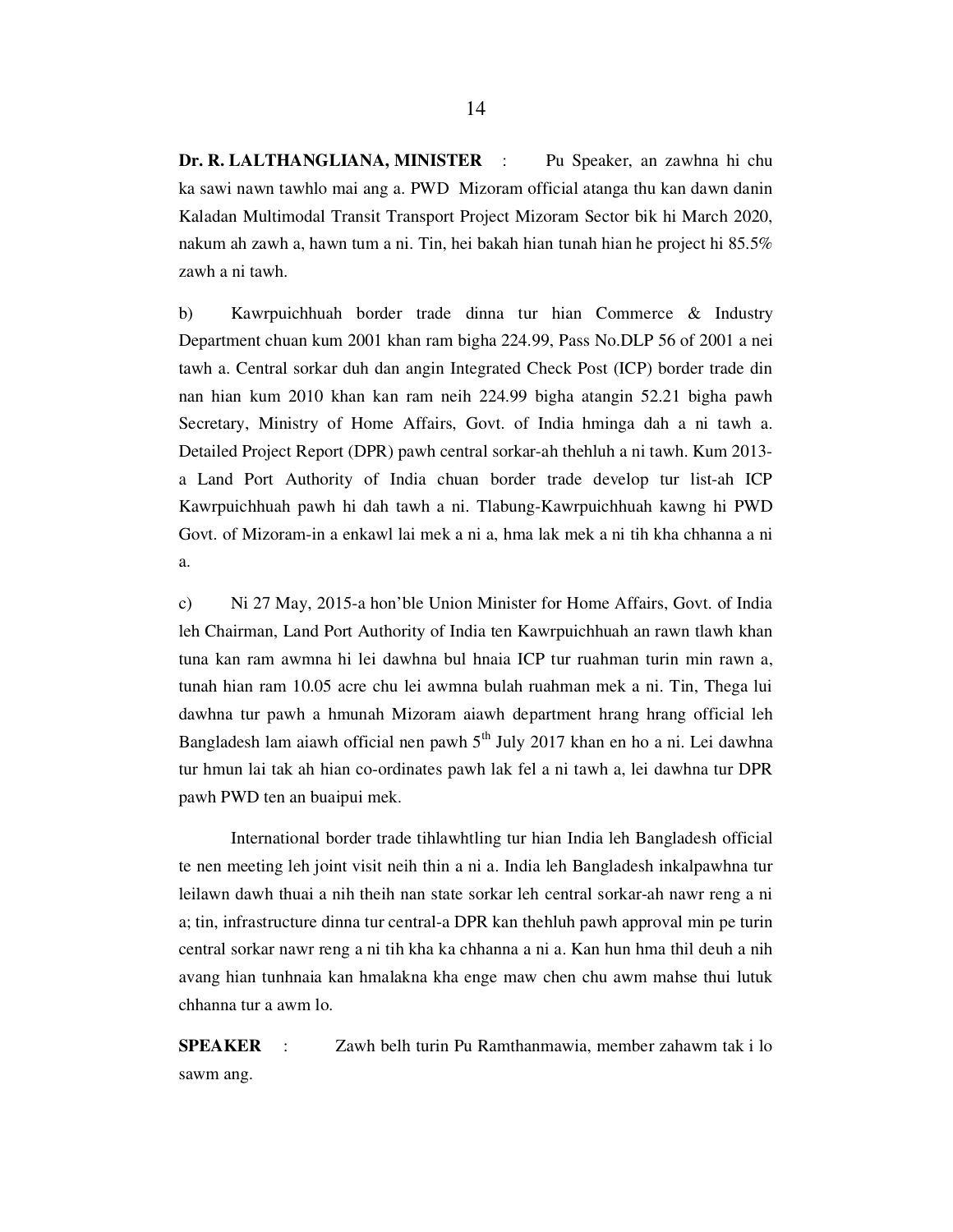Pu RAMTHANMAWIA : Pu Speaker, ka lawm e. Vaphai leh Farkawn-a border trade/border haat ruahmanna lo awm tawh hi chhunzawma, tihpuitlin tumna a awm em tih hi kan zawt teh ang.

SPEAKER : Pu Ngunlianchunga, member zahawm tak i lo sawm ang.

Pu C. NGUNLIANCHUNGA : KMTT road kan ti mai ang a, Kaladan Multimodal Transit Transport Road kha 2020 March-a zawh tura ruahman a ni a. Ram neitute compensation kha khami hma khan pek fel a ni ang em? Tunah ram neitute kha pawisa compensation pek loh deuh vek an la ni a, an buai rei tawh khawp mai a. A kawng kha zawh a nih chuan ram neitute khan harsatna an siam mai ang em? Engtinnge pek theih a ni dawn em tih ka zawhbelh e.

SPEAKER : Pu Laltanpuia, member zahawm tak i lo sawm ang.

Pu VANLALTANPUIA : Pu Speaker, ka lawm e. Ka zawhbelhna chu Indo-Bangladesh trade kha Kawrpuichhuahah khan lei dawh tur kha Threkamuk Demagiri leh Threkamuk laiah khan lei dawh tur a ni a. Minister zahawm tak khan hmalakna te a sawi a. Helai chungchangah hian kan border trade-ah hian kan in sumdawn tawnna tur ho item hi ziah nual a ni a. Chung zingah chuan Bamboo (Mau)-a in sumdawn tawnna tur hi a pawimawh tak pakhat a ni a. Pu Speaker, tunah hian Mau hi an tawlh thla deuh ruih ruih thin a. Amaherawhchu, hei hi dan mumal a awm em tih hi an zawt fo thin a. Minister zahawm tak hnenah khan hetia luia thui tak tak mau tawlh thla thin hote hian Trading Regulation mumal tak awmin an ti thin em? Hei hi dan mumal awmloa tawlh thlak thin a ni em tih hi ka zawt duh a ni. Ka lawm e.

SPEAKER : Kan duhtawk tawh ang, next-ah sawi zawk mai ang, kan limit dawn tlat mai. Chhang turin Minister kan sawm ang a, a inkarkik deuh pawhin a theih ang angin, a har deuh a awm pawhin ngaithiam ila, i lo sawm ang.

#### Dr. R. LALTHANGLIANA, MINISTER : Pu Speaker, ka lawm e.

 Kawrpuichhuah lama hmalakna te leh Zokhawthar lampang ang chi hi kan hriat ang khan MNF sorkar lai kutchhuak leh bul tan kha a ni hrim hrim mai a. A hnu kan han sorkar loh hnu hian chak taka hmalakna hi a awm thalo deuh ni hian ka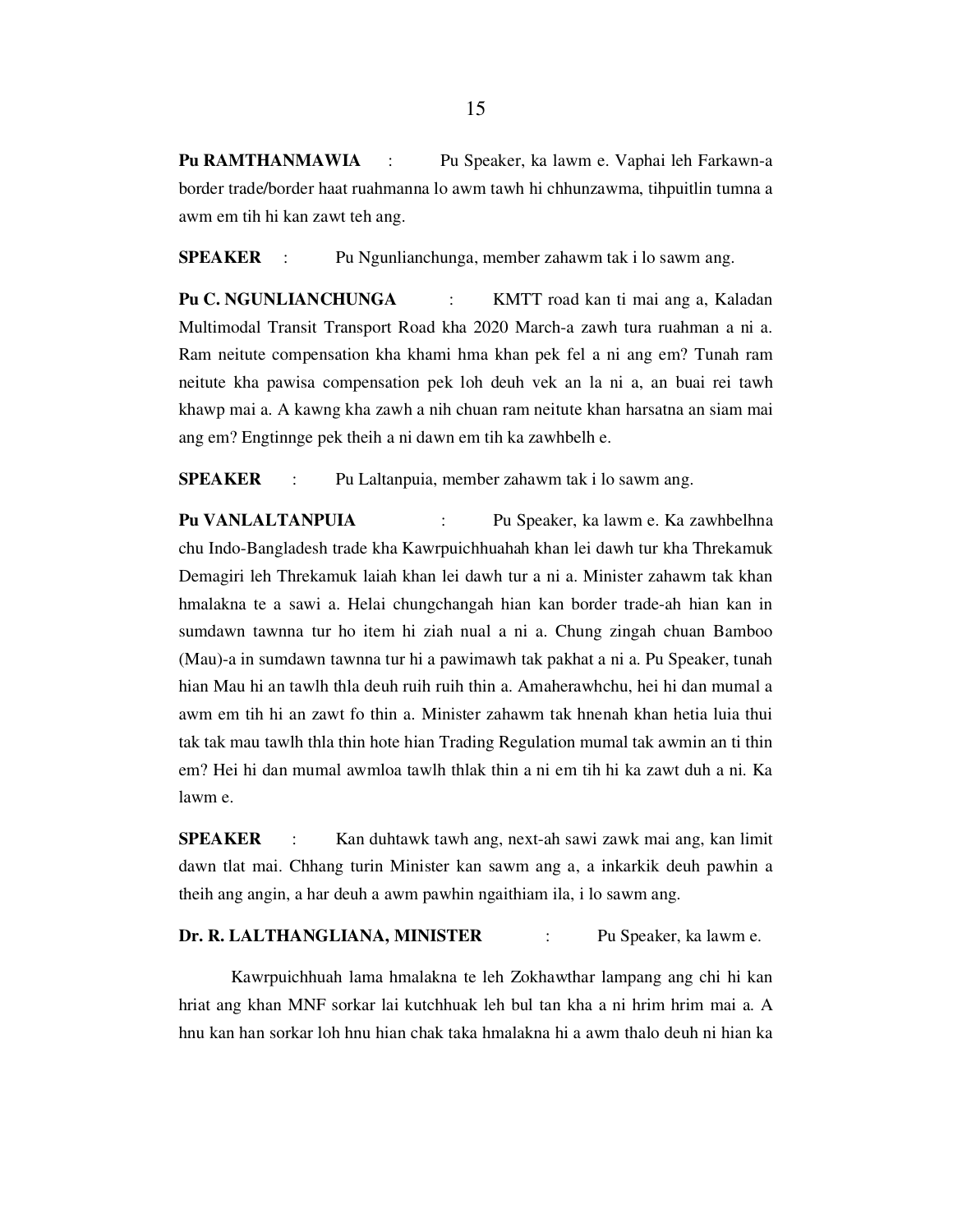hria a. Tumah kan va indemna lutuk ni lo in, chulai te chu ka han sawi lawk duh a ni.

 Zawhna Zawhbelhna Pu Ramthanmawia han sawi lai kha chu tun sorkar hi ala rei lova, kum chanve emaw lek a la ni a. Kan la en tak tak hman lova. Tuna a zawhna lai Vaphai bawr vel kha. Engpawh ni se khilai khi hmun pawimawh tak mai a niin ka ring a. Official-te han kal ve vek sela chhanna mumal la inpe thei turah inngai ta ila a thain ka ring, min lo hrethiam sela.

 Pu Ngunlianchunga member zahawm tak zawhna kha, sawlai saw a buaithlak khawp mai a, compensation tih vel hi a tam viau niin ka hria a, kha kha keini lam kut hi a ni lem lova. Keini chu Commerce and Industry kan ni a, a chhangtu tur hi ka ni chiah lovin ka inhria a. Chuvangin, khalai kha chu session zawh lam ah te pawh mumal deuhin a titu, a nodal deuh kha an awm ka ring a, chungho atang chuan chhanna pek a that ka ring a, khati zawng khan dah mai teh ang.

 Tin, 2020-a zawh tur ang deuh-a han tih hi a huphurhawm ka ring deuh a, hemi kan multi-modal transport chungchang hi. Tuna a lan dan chuan tunah June thla a ni tawh a, hetianga han zo tur chuan thla tam kha a awm tawh lo hrim hrim a, a huphurhawm viauin ka ring a. Tin, chubakah chuan tuna land issue, member zahawm tak han sawi lai kha, kha khan tlem chuan a tibumboh deuh chuan ka ring a. Tin, chubakah lei dawh tur pawh saw engemaw zat a awmin ka hria a. Kan hriat dan mai chuan hmun riat (8) velah ala awm a ni. Khang han zo zung zung tur chuanin tun ang kan speed-ah chuan zawh rual a nih ka ring lova. Engpawh nise physical achievement ti mai ila, progress kan neih hi 85% a ni tih hi report ka dawn dan a ni.

 Member zahawm tak Dr. Vanlaltanpuia zawhna kha a pawimawh khawp a. Amaherawhchu, Mau tawlh thlak tih lam kha keini chuan kan lo hre lem lova. Engpawh ni sela, illegal taka thil tih te a awm a nih chuan sorkarin a en turah ngai ila. Tin, dan leh dun mumal tak awm turah pawh ngai ta ila. Engpawh ni se he House-a kan hriat tlana zawhna te a lo chhuah hi chuan enzui reng turah inngai ila a that ka ring a.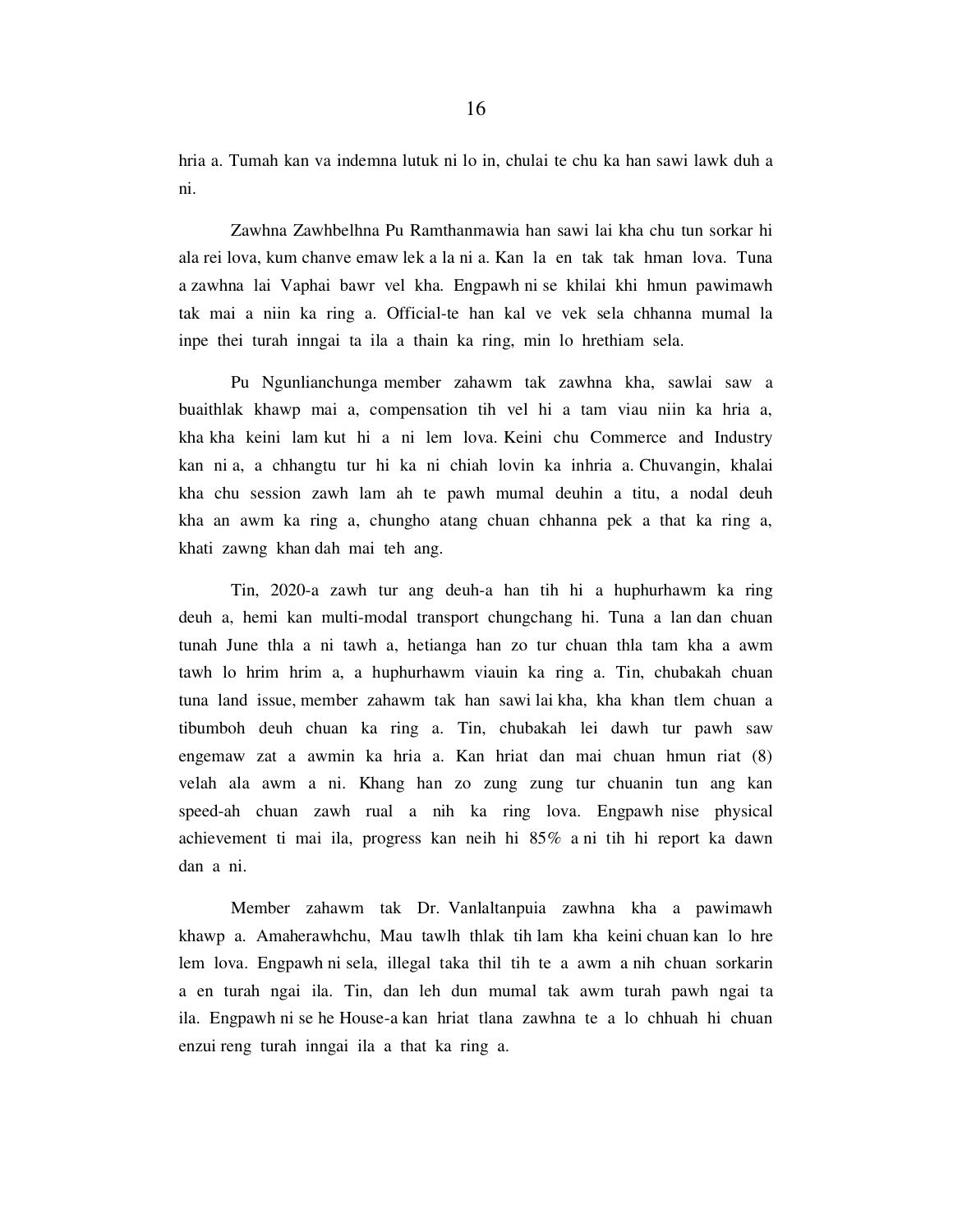Tichuan, ka sawi duh tawite chu - kumin kumtir lam khan Delhi-ah reilote ka zuk kal zawk a. Zokhawthar lam te pawh khi Myanmar sorkarin an tih ve tur la tih loh kha an la nei a ni, chung te te ah chuan hmalakna pawimawh tak tak an tih ve tur ang chi ti tura han tihna ang chi te pawh hi tunah hian hma lak tum turah kan inngai a.

 A hrim hrimin Ministry of Commerce lam khuan vawi khat pawh hi in la tlawh nang e ka'n ti deuh a, an la tlawh miah lo ni te pawhin ka hria a. A bikin khaw chhak lama kan hmun te phei khi chu mumal takin Joint Secretary te leh an Secretary te pawh kha ka zawt a. 'A rang thei ang berin lo kal ula, heng hi a hmuna min hmuhpui pawh a tul a ni kan ti a,' Amaherawhchu, kan hriat angin ram pumah Parliamentary election te a awm avang hian hun remchang an la nei thei rih lo a nih ka ring a. Remchang hmasa berah erawh chuan anni hote pawh koh chhoha hma la chak tura tihte pawh a ngai dawn a. Tin, kan C.M. zahawm tak nen hian kum thum kalta kha niin ka hria a, Bangladesh sorkar in kan pu ber an rawn sawm tum khan ka tawiawm a, thil lawmawm ve tak nia ka hriat chu vawiina kan Chief Minister zahawm tak hian Prime Minister, Bangladesh amite benghriat ah pawh khan a sawi a. A bik takin Kawrpuichhuah lama kan insumdawn tawnna lamah hian an inhawng viau khan kan hria a, chuvang chuan indawrna ala kal chho zel turah a bik takin Bangladesh sorkar lamte nen pawh beisei dawn ta ila a tha ang.

SPEAKER : Kan House Leader zahawm tak i lo sawm ang.

Pu ZORAMTHANGA, CHIEF MINISTER : Pu Speaker, kha laiah tlem khan han sawi belh duh zawk ka nei a. Pakhat naah Kawrpuichhuah kha Bangladesh nena inbiakna leh India sorkar in hma kan lakna kalkawp tur chu a ni a. Midang hian an rawn tuipui tak tak lova, Mizoram sorkarin hma kan lakna tur a ni a. Amaherawhchu, Delhi lamah kan hriat angin inthlan a ni a, tunah sorkar a ding tan chiah a ni a. An department, an portfolio an insiamrem chauh a ni a. Chuvangin, khu khu session kan zawha damtea kan awm chuan nawr hmasakah pawh neih a, India sorkar hnenah, 'Heng hi Bangladesh lam side leh Burma lam side pawh kha hmalak in tih chak a ngai a ni' tia nawr hmasak hi kan thil tum a ni a. Amaherawhchu, tunah tak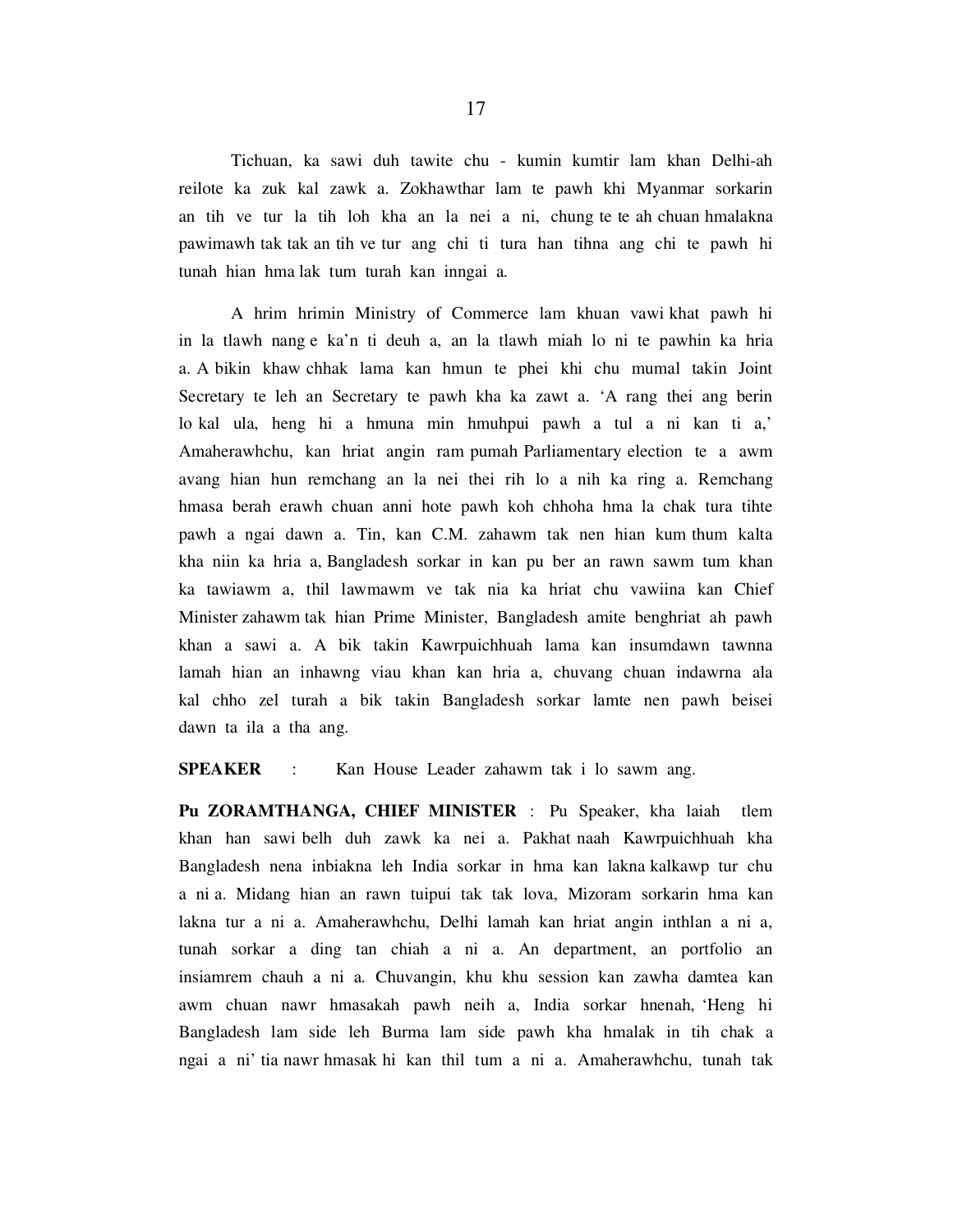chuan an sorkar te, an portfolio te insiam fel mahse keimahni zawkin session te kan la neih avang hian hma a la lak tak tak theih lova. Chuvangin, Bangladesh side ah kha chuan theihtawpa hma la tur chu India sorkar nawr a, Bangladesh sorkar nawr bawk a, chutianga ti tur Mizoram sorkar hi kan ni a. Chuvangin, khatah khan theihtawpa tih kan tum a ni tih ka sawi duh a.

 Bangladesh Prime Minister nen pawh hian kan sawi dunnaah hmana ka zin hmasak tum pawhin helai hi a pawimawhzia ka sawi a. Anni pawh an tui khawp a, chumi hnu chuan kum hnih /thum vel kalta a Minister zahawm tak Pu Thangtea'n a han sawi ang khan Bangladesh a kan kal leh pawh khan an Prime Minister hnenah in Chittagong Hill Trach Square Kilometer Singkhat deuhthaw ram chhia khi bamboo plantation-a siam a, Bangladesh economy hi nasa taka chawikan theihna a ni tih kan sawi khan an rilruah an enghelh em em a. Amaherawhchu, a chi supply tura kha anni'n an la neih bik loh avangin Kawrpuichhuah trade atan hian a in connect-tu pawimawh ber pakhat niin ka hria. Tunah chuan khalamah khan hma a lak zui theih a, theihtawpin Mizoram sorkar hian Tlabung lam side hi India leh Bangladesh sorkar hnenah hma la turin nawr kan tum a ni.

 Tin, lehlamah Zochachhuah lama Kolodyn Multi Modal Transport ah kha chuan Mizoram sorkarin kan tih tur chinah chuan a kawngpui tam ber chu kan zo tawh a, zaa sawmriat lai zawh tawh a ni a. Amaherawhchu, kan ngaihthlak ang khan compensation chungchang kha problem a awm a, chinfel tumin tunah hian theihtawpin hma kan la mek a, kan tih theih mai pawh beiseina kan nei a ni.

 Tin, chu aia pawimawh zawk chu Zochachhuah lam atanga Paletwa lam lawngin a rawn thlen theih tawp chin 90km lai, Burma lam side kalkawng kha khawih ve miah loh a la ni a. Hetah hian India sorkarin a pawisa a tum ang a, contractor pawh an thlang fel tawh a, hnathawk tura an thlana te khan an zuam leh lo viau a, a chhan chu sawtah Arakan Army hote an awm a. Tin, ARSA hote an awm a, underground ho an tam si a, khata hnathawh huphurh kha an ni a.

 Chuvangin saw lai saw a mamawh ber kan nih avangin hma lak a tul khawp mai a. Chuvangin a thawktu underground lam pawhin, Burma sipai pawhin an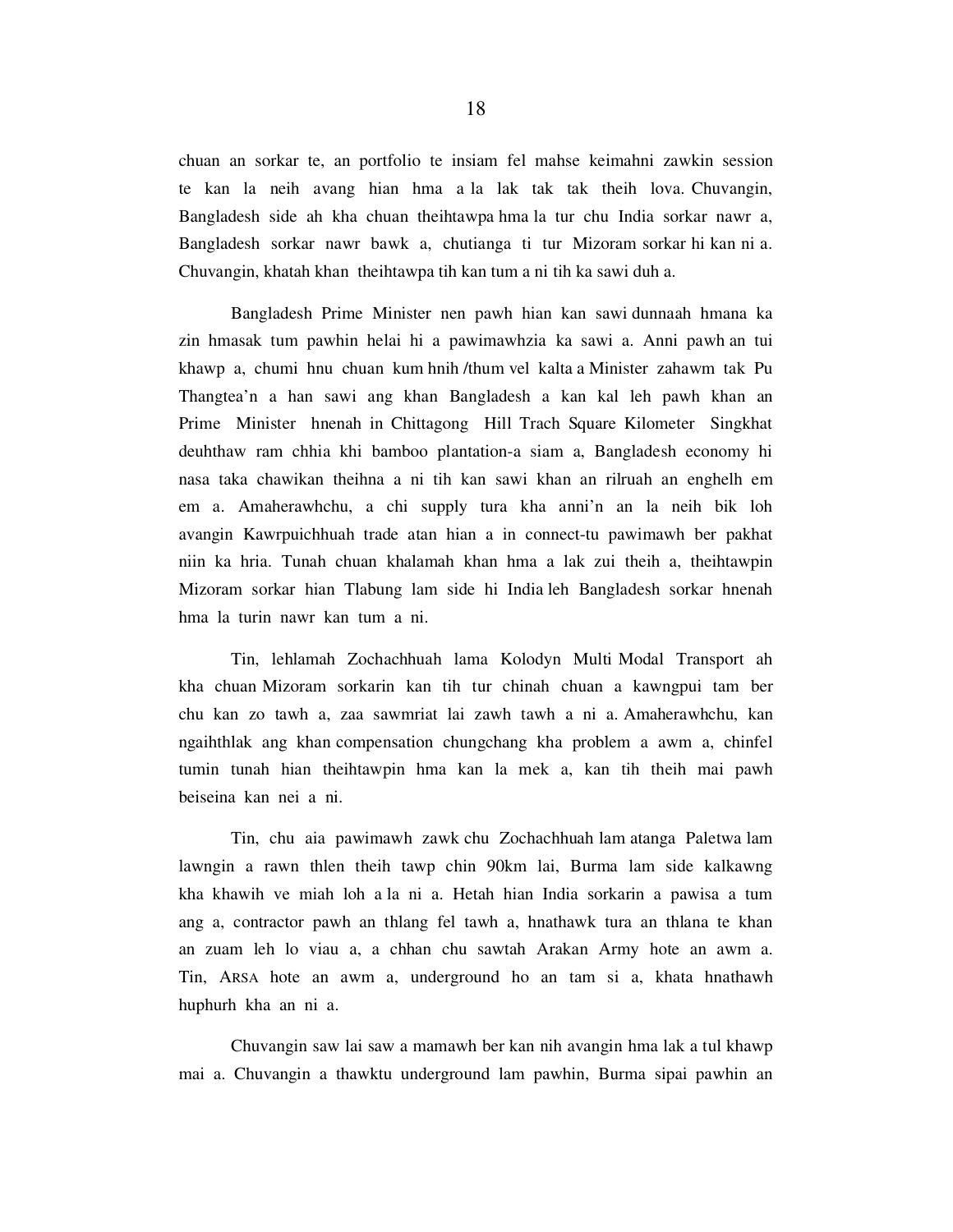inkahna karah sawn buai saw a awm si thin a. Saw lai saw Burma sorkarah pawh lo tibuai lo tura theihtawpa hma lak kan tum a. Kan tawng tu nuihza suh sela, keini Mizoram lam hi Burma sorkar pawhin, an ramhnuai lam mi pawhin an ngai pawimawh turah kan inngai a. Chuvangin saw saw chu tibuai lova, saw lam hmalakna pawh saw chak taka hma lak tir thei turin contractor te pawh theihtawpin Foreign Ministry lam atanga zuk nawr kan tum a. Tin, Burma sorkarah pawh nawr kan tum bawk e, saw saw kan ngai pawimawh hle a ni tih kha ka han sawi tel a. Amaherawhchu, Akyab lawng chawlhna lam erawh hi chu a kawng chin saw an siamtha tawh khawp mai a, an la thawh lohna lai saw chu hma lak tur kan ngah khawp mai tih kha Pu Speaker, ka rawn sawi belh lawk a ni e.

SPEAKER : A lawmawm hle mai. A mimal tak hian ka tui a, saw lai saw chu ka chhang chak khawp mai, Burma leh Myanmar hi. Commissioner Pi Esther Lalruatkimi te nen hian Bangladesh kan zu kal a, Prime Minister te kan han hmu rawih rawih a, Burma pawh an President thlengin kan han hmu a. Kan Chief Minister a rawn tui a, a lawmawm khawp mai, ka nghakhlel khawp mai. Pakhat leh chu Harsh Vardhan Shrimla, Indian Foreign Service, tunah USA-ah a awm mek a, India hmarchhak mi a ni a, Darjeeling pa, mi bright zet mai a ni a. Khami batch-ah pawh khan India ram pumpui UPSC-ah pathumna a ni. Foreign Secretary a la rawn ni dawn a, kan Chief Minister leh kan Minister hian an zu dawr dawn a ni a, Zoram tan beiseina thui tak a awm in ka hria.

 Starred Question 3-na zawt turin Pu Vanlalhlana, member zahawm tak i lo sawm ang. Pu Vanlalthlana a nih zawk hi, khawngaihin min lo ngaidam rawh.

Pu VANLALTHLANA : Pu Speaker, ka lawm e. Minister zahawm tak, Commerce & Industries Department changtu chhan atan :-a) Ramhlun market hi ram inpek a nih dawna khawtlang leh sorkarin inremna an siam ang khan kalpui zel a ni em ?

b) Tunah hian eng atana hman nge a nih ?

c) Engtianga kalpui chhoh zel tum nge a nih ?

SPEAKER : Chhang turin Minister zahawm tak Dr. R. Lalthangliana i lo sawm ang.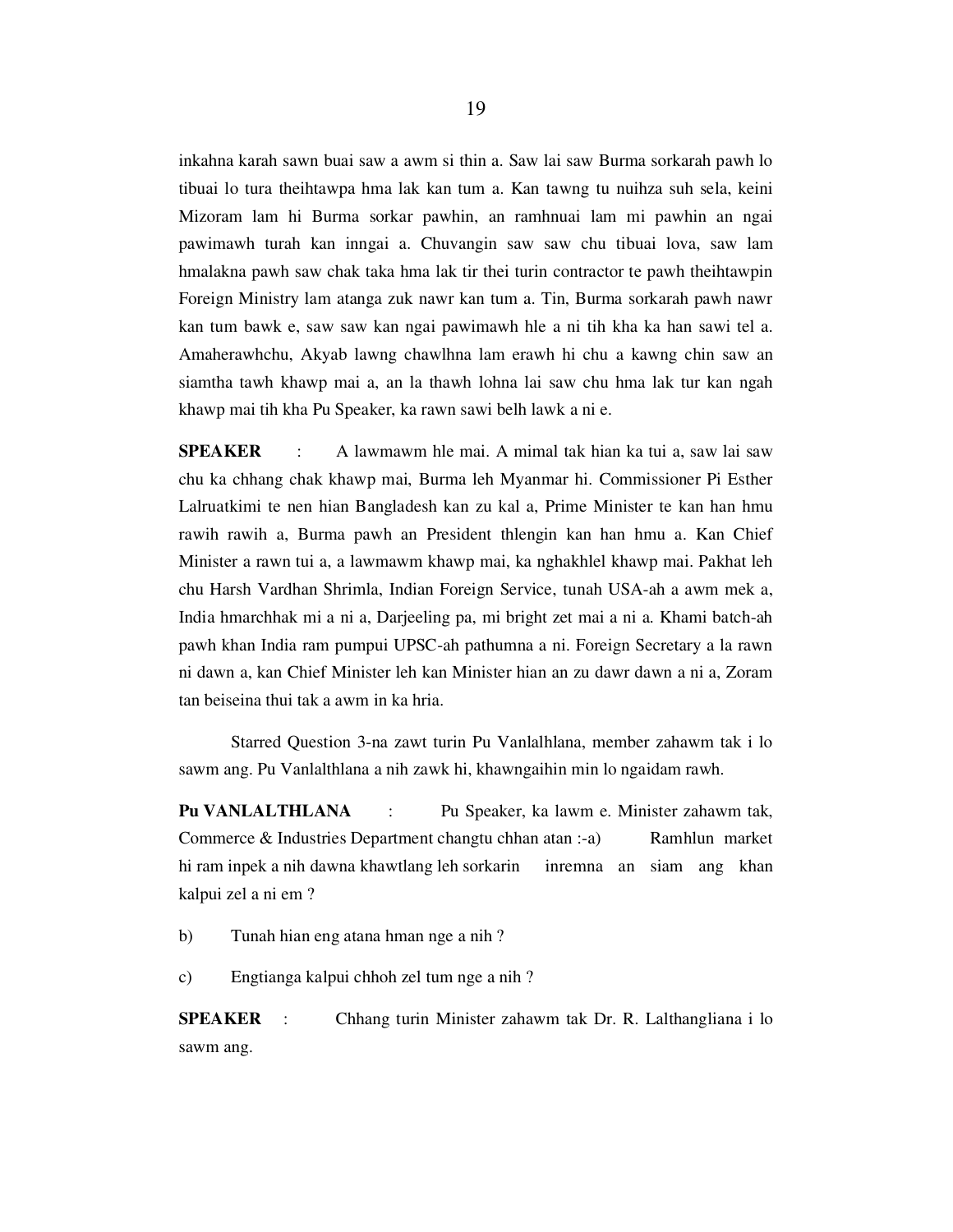Dr. R. LALTHANGLIANA, MINISTER : Pu Speaker, member zahawm tak zawhna chhanna :-

- a) Ramhlun market hi ram inpek dawna khawtlang leh sorkar department ten inremna an siam copy hi zawn a ni a. Amaherawhchu, document hi a awmna ngei tur ni a ngaihah pawh hmuh a la nih loh avangin an inremna siam hi enge a nih tih hriat a la ni rih lo.
- b) Tunah hian chawhmeh zawrhna, Anthurium Collection Centre atan leh Aizawl North College class room atan hman a ni.
- c) Tuna Aizawl North College-in an luah floor te hi an chhuahsan theih hunah chuan he market building hi tun aia mawihnai leh changtlung zawka chei a, chawhmeh zuarte leh thil dang zuarte tan pawh thut chakawm taka siam a, he market hi changtlung zawka siam chhoh hi department-in kalpui a tum zel dan chu a ni.

SPEAKER : Zawhna leh chhanna hun a zo a, tihian duh tawk mai ang aw. Tunah chuan kan business angin kan kal ang a, zawhna leh chhanna a lo zo ta a. Laying of Papers-ah kan kal ang a, paper lay turin Chief Minister zahawm tak Pu Zoramthanga, "The Report of the Director of Local Fund Audit on the accounts of Local Authority for the Accounting year ended  $31<sup>st</sup>$  March, 2017" chu House dawhkana lay turin i lo sawm ang.

Pu ZORAMTHANGA, CHIEF MINISTER : Pu Speaker, i phalna leh House remtihnain 'A copy of the Report of the Director of Local Fund Audit on the Accounts of Local authority for the Accounting year ended  $31<sup>st</sup>$  March, 2017' hi he House-ah hian ka rawn lay e.

SPEAKER : A copy kha sem ni se. A copy kan chan kim maw ? Kan chang kim chuan pahnihnaah kan kal ang a. Tunah chuan Pu R. Lalzirliana, Minister zahawm takin, "The  $10^{th}$  Annual Report 2017 – 2018 of the Joint Electricity Regulatory Commission for Manipur and Mizoram" chu dawhkanah rawn lay se, i lo sawm ang.

Pu R. LALZIRLIANA, MINISTER : Pu Speaker, i remtihna leh he House zahawm tak remtihna in 'A copy of the  $10^{th}$  Annual Report 2017 – 2018 of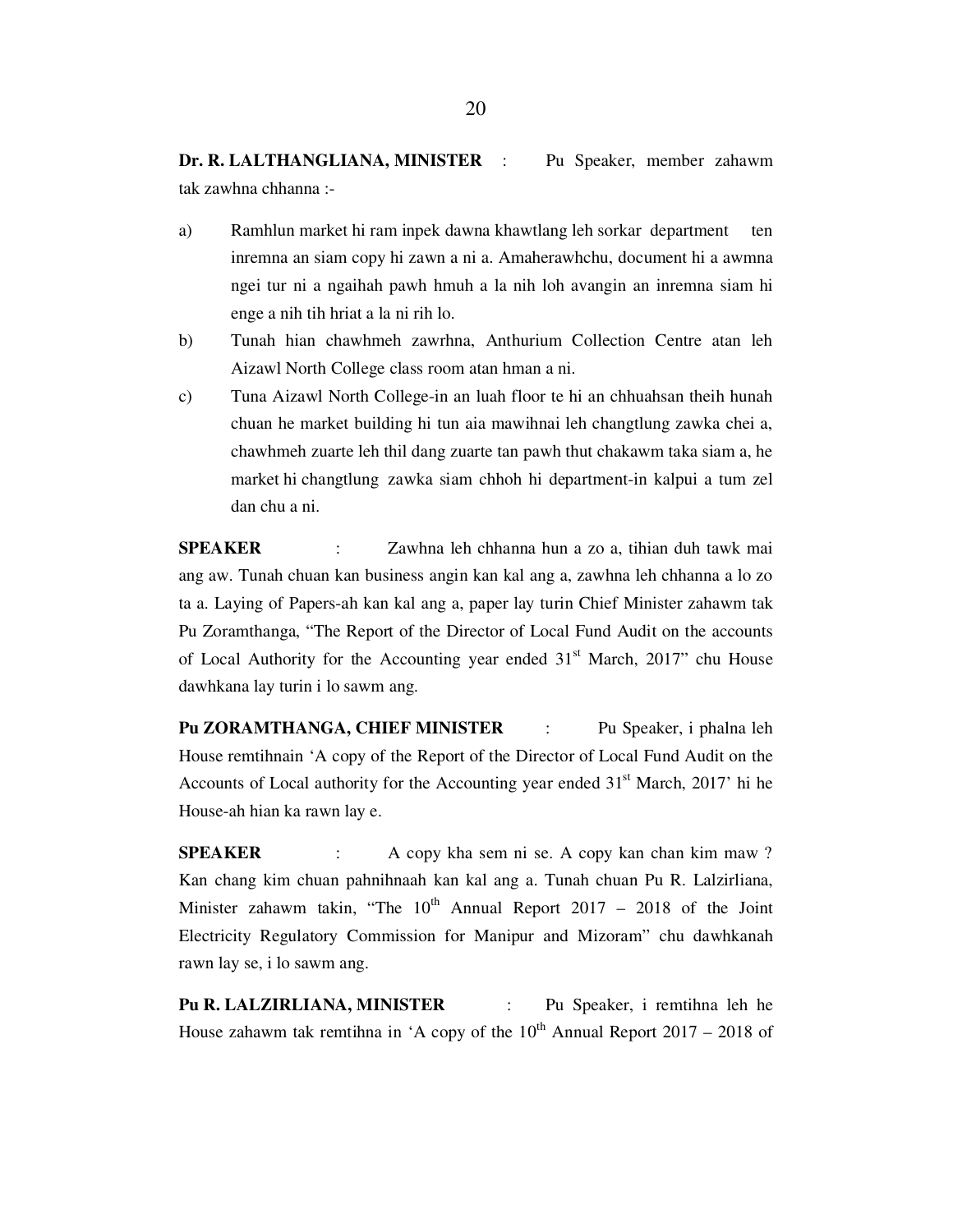the Joint Electricity Regulatory Commission for Manipur and Mizoram' chu he House zahawm takah hian ka rawn pharh e.

SPEAKER : A copy kha sem ni se.

SPEAKER : Kan chang kim maw? Chan kim tawh chuan Minister zahawm tak Pu Lalruatkima'n 'The Mizoram Land Revenue Amendment Rules, 2019' hi House zahawm takah rawn lay leh sela.

Pu LALRUATKIMA, MINISTER : Pu Speaker, i remtihna leh he House zahawm tak remtihnain 'The Mizoram Land Revenue Amendment Rule, 2019' chu ka rawn lay e.

SPEAKER : A copy kha sem ni se. Kan chang kim em ? Chan kim chuan a palinaah Dr. K. Beichhua, Minister zahawm takin 'The Mizoram Juvenial Justice, Care and Protection of Children Rules, 2019' hi House dawhkanah rawn lay sela, i lo sawm ang.

Dr. K. BEICHHUA, MINISTER : Pu Speaker, i phalna leh he House phalnain 'A copy of The Mizoram Juvenial Justice, Care and Protection of Children Rules, 2019' chu he House zahawm takah hian ka rawn lay e.

SPEAKER : A copy kha han sem niselangin. (Pu LALDUHOMA : Hetiang ringawt hi chu lehkhabu zinga han dah tlak pawh a ni vak lova, binding te nen hian rawn ti ve thin se a tha mang e.) A dik khawp mai, tih lehah chuan ti tawh ang aw. A ninawm khawp mai, a nih leh thil thar tih leh hunah chuan i ti ang aw.

 A copy kan chang kim em? Kan chang kim hmelin a lang a. Tunah chuan Minister zahawm tak Pu T.J. Lalnuntluanga'n 'The Mizoram Lok Ayukta Amendment Rules, 2019' chu House dawhkanah rawn lay se, i lo sawm ang.

Pu T.J. LALNUNTLUANGA, MINISTER : Pu Speaker, i phalna leh he House remtihnain 'A copy of The Mizoram Lok Ayukta Amendment Rules, 2019' chu he House zahawm takah ka rawn pharh e.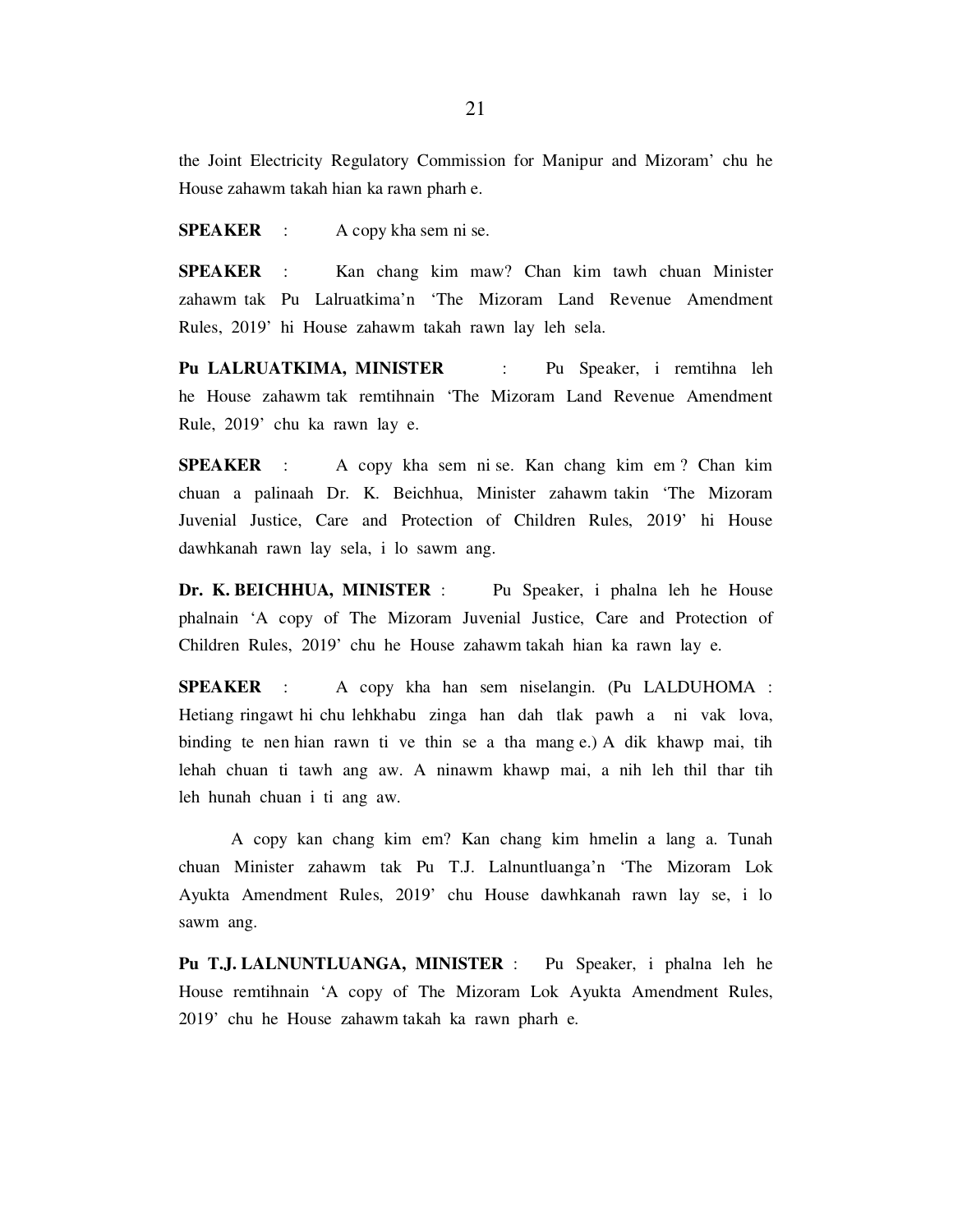SPEAKER : A copy kha sem leh ula. Kan chang kim maw? Aw le, Chair lam atangin thupuan tur kan nei a. Tun kan session hi Bussiness Advisory Committee (BAC) chuan  $27<sup>th</sup>$  May, 2019 khan thukhawmin tuna kan programme, kan schedule hi a lo duang a, chu chu House-ah ka rawn present a, member te tan rawn sem rawh u le. A copy kan chang kim em? Kha kha House hian min pawmpui thei em? House pawmpuina ka rawn dil e. Aw le, a lawmawm e.

 Tunah hian Panel of Chairman tun session atan hian kan ruat a. Kan session hmasa khan kan ruat a, mahse a tawi em avangin pakhatmah kha an thu hman lova. Chuvang chuan a hmaa kan lo neih tawh kha kan ring chho leh ang a. Chung member zahawm takte chu - Pu C. Ngunlianchunga, Pu Ramthanmawia, Pu V.L. Zaithanzama leh Pu H. Lalzirliana te an ni. Kha kha Panel of Chairmen an ni.

 Kan Chief Minister, kan Finance Minister zahawm tak remtihna pawh a ni a, GPC-in a rel angin MLA te hian Laptop te, Printer te hi kan mamawh em em mai a, chu chu kum dang aia tha bik kan Chief Minister zahawm tak hian min pe a, Speaker office-ah lam theih a ni a, hemi session zawhah hian chu chu ka'n puang a ni.

 Tun tum kan Session hi Bill kan nei mang rih tlat lo mai a, a awlsam dawn angreng khawp mai, IGFAI Amendment Bill chhete pakhat hi kan neih ala ni rih mai a. Chuvang chuan kan business hi a tawi dawn a ni.

 Tichuan vawiina kan business chu ti zawng kha a ni ta mai a, kan chawl rih ang a, naktuk ni  $13<sup>th</sup>$  June, 2019 Ningani zing dar 10:30-ah kan thukhawm leh dawn nia. Sitting is adjourned.